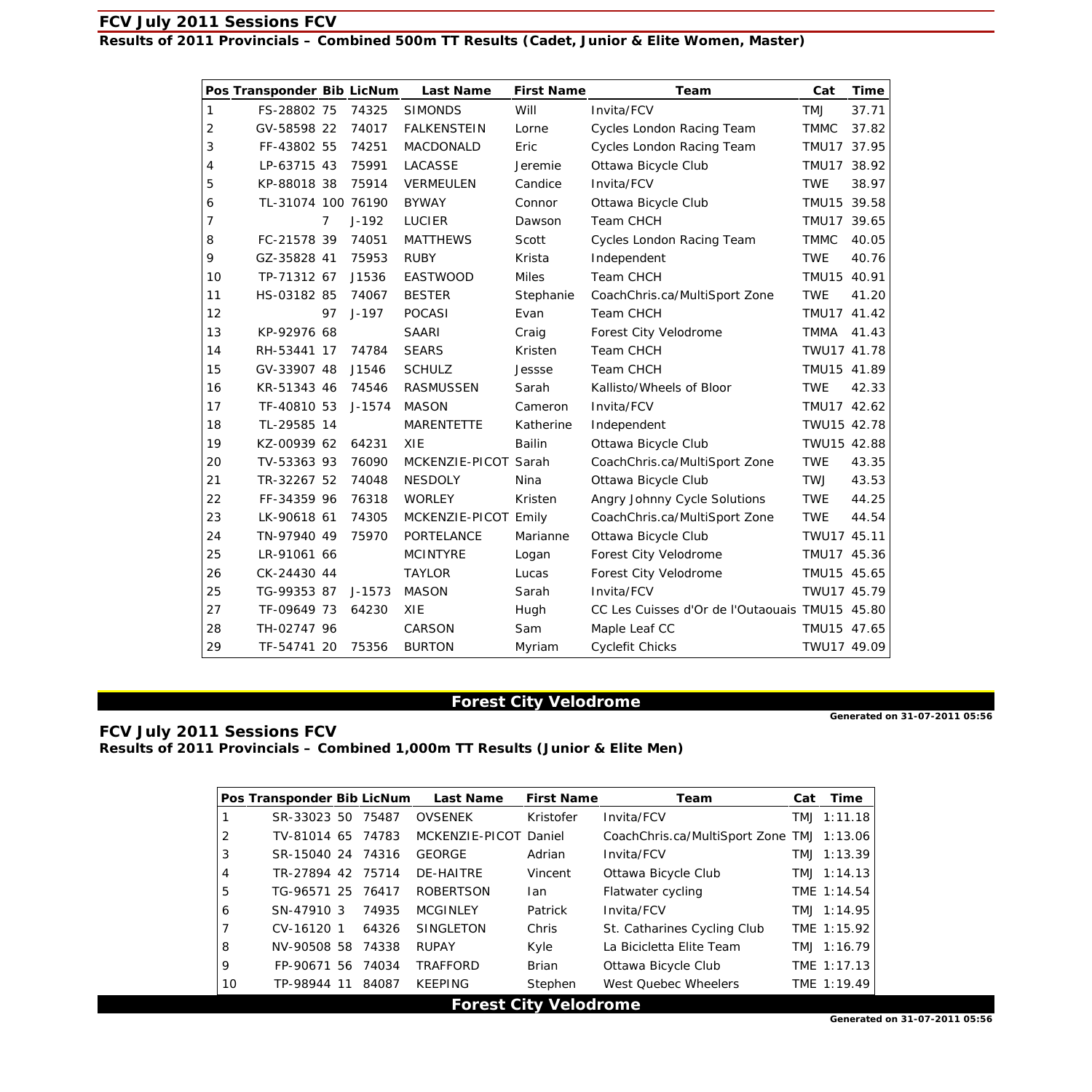|                           | Pos Transponder Bib LicNum |            | <b>Last Name</b>      | <b>First Name</b> | Team                                           | Cat         | <b>Best Tm Best Speed</b> |        |
|---------------------------|----------------------------|------------|-----------------------|-------------------|------------------------------------------------|-------------|---------------------------|--------|
| $\mathbf{1}$              | SR-33023 50                | 75487      | <b>OVSENEK</b>        | Kristofer         | Invita/FCV                                     | TMJ         | 7.903                     | 62.862 |
| $\overline{c}$            | TV-81014 65                | 74783      | MCKENZIE-PICOT Daniel |                   | CoachChris.ca/MultiSport Zone                  | <b>TMJ</b>  | 8.179                     | 60.741 |
| $\ensuremath{\mathsf{3}}$ | SR-15040 24                | 74316      | <b>GEORGE</b>         | Adrian            | Invita/FCV                                     | <b>LMT</b>  | 8.262                     | 60.131 |
| 4                         | FS-28802 75                | 74325      | <b>SIMONDS</b>        | Will              | Invita/FCV                                     | TMJ         | 8.672                     | 57.288 |
| 5                         | GV-58598 22                | 74017      | <b>FALKENSTEIN</b>    | Lorne             | Cycles London Racing Team                      | <b>TMMC</b> | 8.687                     | 57.189 |
| 6                         | SN-47910 3                 | 74935      | <b>MCGINLEY</b>       | Patrick           | Invita/FCV                                     | <b>TMJ</b>  | 8.691                     | 57.163 |
| $\overline{7}$            | FF-43802 55                | 74251      | MACDONALD             | Eric              | Cycles London Racing Team                      | TMU17       | 8.703                     | 57.084 |
| 8                         | NV-90508 58                | 74338      | <b>RUPAY</b>          | Kyle              | La Bicicletta Elite Team                       | TMJ         | 8.733                     | 56.888 |
| 9                         | CV-16120 1                 | 64326      | SINGLETON             | Chris             | St. Catharines Cycling Club                    | <b>TME</b>  | 8.787                     | 56.538 |
| 10                        | TP-98944 11                | 84087      | <b>KEEPING</b>        | Stephen           | West Quebec Wheelers                           | TME         | 8.885                     | 55.914 |
| 11                        | KP-88018 38                | 75914      | VERMEULEN             | Candice           | Invita/FCV                                     | <b>TWE</b>  | 8.902                     | 55.808 |
| 12                        | FP-90671 56                | 74034      | <b>TRAFFORD</b>       | <b>Brian</b>      | Ottawa Bicycle Club                            | TME         | 8.950                     | 55.508 |
| 13                        | TR-27894 42                | 75714      | <b>DE-HAITRE</b>      | Vincent           | Ottawa Bicycle Club                            | <b>TMJ</b>  | 8.985                     | 55.292 |
| 14                        | LP-63715 43                | 75991      | <b>LACASSE</b>        | Jeremie           | Ottawa Bicycle Club                            | TMU17       | 8.996                     | 55.225 |
| 15                        | TL-31074 100 76190         |            | <b>BYWAY</b>          | Connor            | Ottawa Bicycle Club                            | TMU15       | 9.060                     | 54.834 |
| 16                        | GZ-35828 41                | 75953      | <b>RUBY</b>           | Krista            | Independent                                    | <b>TWE</b>  | 9.132                     | 54.402 |
| 17                        | TG-96571 25                | 76417      | <b>ROBERTSON</b>      | lan               | Flatwater cycling                              | <b>TME</b>  | 9.134                     | 54.390 |
| 18                        | FC-21578 39                | 74051      | <b>MATTHEWS</b>       | Scott             | Cycles London Racing Team                      | <b>TMMC</b> | 9.313                     | 53.345 |
| 19                        | HS-03182 85                | 74067      | <b>BESTER</b>         | Stephanie         | CoachChris.ca/MultiSport Zone                  | <b>TWE</b>  | 9.366                     | 53.043 |
| 20                        | TF-40810 53                | J-1574     | <b>MASON</b>          | Cameron           | Invita/FCV                                     | TMU17       | 9.522                     | 52.174 |
| 21                        | KR-51343 46                | 74546      | RASMUSSEN             | Sarah             | Kallisto/Wheels of Bloor                       | <b>TWE</b>  | 9.608                     | 51.707 |
| 22                        | TL-29585 14                |            | <b>MARENTETTE</b>     | Katherine         | Independent                                    | TWU15       | 9.622                     | 51.632 |
| 23                        | RH-53441 17                | 74784      | <b>SEARS</b>          | Kristen           | Team CHCH                                      | TWU17       | 9.637                     | 51.551 |
| 24                        | KZ-00939 62                | 64231      | XIE                   | <b>Bailin</b>     | Ottawa Bicycle Club                            | TWU15       | 9.664                     | 51.407 |
| 25                        | TV-53363 93                | 76090      | MCKENZIE-PICOT Sarah  |                   | CoachChris.ca/MultiSport Zone                  | <b>TWE</b>  | 9.676                     | 51.344 |
| 26                        | TP-71312 67                | J1536      | <b>EASTWOOD</b>       | <b>Miles</b>      | Team CHCH                                      | TMU15       | 9.695                     | 51.243 |
| 27                        | GV-33907 48                | J1546      | <b>SCHULZ</b>         | Jessse            | Team CHCH                                      | TMU15       | 9.874                     | 50.314 |
| 28                        | TR-32267 52                | 74048      | <b>NESDOLY</b>        | Nina              | Ottawa Bicycle Club                            | <b>TWJ</b>  | 10.004                    | 49.660 |
| 29                        | LK-90618 61                | 74305      | MCKENZIE-PICOT Emily  |                   | CoachChris.ca/MultiSport Zone                  | <b>TWE</b>  | 10.024                    | 49.561 |
| 30                        | FF-34359 96                | 76318      | <b>WORLEY</b>         | Kristen           | Angry Johnny Cycle Solutions                   | <b>TWE</b>  | 10.064                    | 49.364 |
| 31                        | CK-24430 44                |            | <b>TAYLOR</b>         | Lucas             | Forest City Velodrome                          | TMU15       | 10.148                    | 48.955 |
| 32                        | LR-91061 66                |            | <b>MCINTYRE</b>       | Logan             | Forest City Velodrome                          | TMU17       | 10.291                    | 48.275 |
| 33                        | TG-99353 87                | $J - 1573$ | <b>MASON</b>          | Sarah             | Invita/FCV                                     | TWU17       | 10.371                    | 47.903 |
| 34                        | TF-09649 73                | 64230      | XIE                   | Hugh              | CC Les Cuisses d'Or de l'Outaouais TMU15       |             | 10.639                    | 46.696 |
| 35                        | TN-97940 49                | 75970      | PORTELANCE            | Marianne          | Ottawa Bicycle Club                            | TWU17       | 10.865                    | 45.725 |
| 36                        | TH-02747 96                |            | CARSON                | Sam               | Maple Leaf CC                                  | TMU15       | 11.477                    | 43.287 |
| 37                        | TF-54741 20                | 75356      | <b>BURTON</b>         | Myriam            | Cyclefit Chicks<br>$\sim$ $\sim$ $\sim$ $\sim$ | TWU17       | 11.608                    | 42.798 |

**Forest City Velodrome**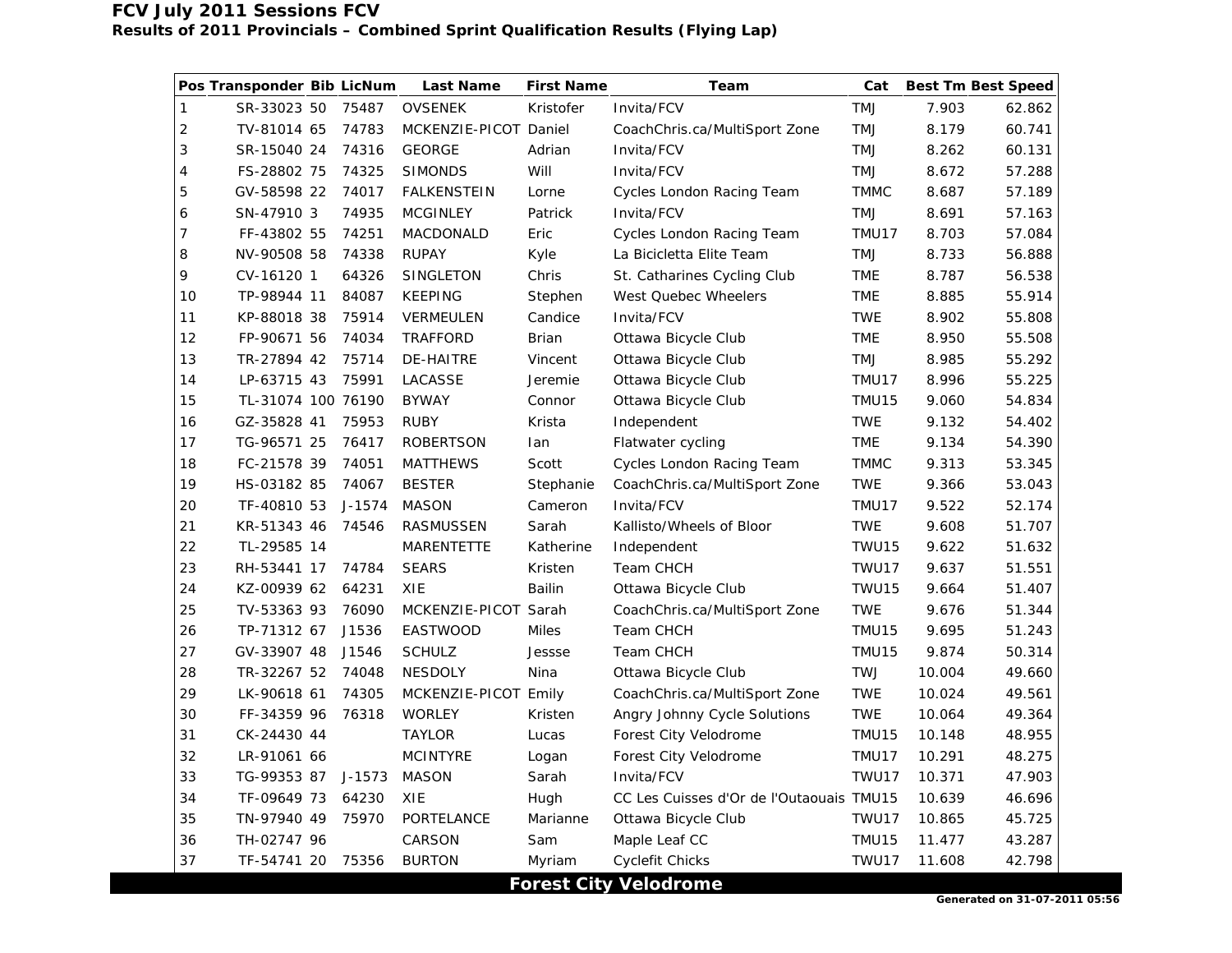#### **FCV July 2011 Sessions FCV Results of 2011 Provincials – Junior/Master/Elite Sprints**

**Pos Transponder Bib LicNum Last Name First Name Team Cat Best Tm Best Speed** 1/16 Finals Heat 1 bye SR-33023 50 75487 OVSENEK Kristofer Invita/FCV TMJ Heat 2 TV-81014 65 74783 MCKENZIE-PICOT Daniel CoachChris.ca/MultiSport Zone TMJ 9.648 51.493 FC-21578 39 74051 MATTHEWS Scott Cycles London Racing Team TMMC 9.988 49.740 Heat 3 1 SR-15040 24 74316 GEORGE Adrian Invita/FCV TMJ 8.843 56.180 2 TG-96571 25 76417 ROBERTSON Ian Flatwater cycling TME 8.900 55.820 Heat 4 1 FS-28802 75 74325 SIMONDS Will Invita/FCV TMJ 8.966 55.409 2 LP-63715 43 75991 LACASSE Jeremie Ottawa Bicycle Club TMU17 8.963 55.428 Heat 5 1 TR-27894 42 75714 DE-HAITRE Vincent Ottawa Bicycle Club TMJ 8.968 55.397 2 GV-58598 22 74017 FALKENSTEIN Lorne Cycles London Racing Team TMMC 9.178 54.129 Heat 6 1 SN-47910 3 74935 MCGINLEY Patrick Invita/FCV TMJ 8.748 56.790 2 FP-90671 56 74034 TRAFFORD Brian Ottawa Bicycle Club TME 8.839 56.205 Heat 7 1 TP-98944 11 84087 KEEPING Stephen West Quebec Wheelers TME 9.011 55.133 2 FF-43802 55 74251 MACDONALD Eric Cycles London Racing Team TMU17 8.999 55.206 Heat 8 1 NV-90508 58 74338 RUPAY Kyle La Bicicletta Elite Team TMJ 8.759 56.719 2 CV-16120 1 64326 SINGLETON Chris St. Catharines Cycling Club TME 8.682 57.222 Repecharge Heat 1 bye SR-33023 50 75487 OVSENEK Kristofer Invita/FCV TMJ Heat 2 1 FF-43802 55 74251 MACDONALD Eric Cycles London Racing Team TMU17 9.218 53.895 2 FC-21578 39 74051 MATTHEWS Scott Cycles London Racing Team TMMC 9.532 52.119 Heat 3 1 TG-96571 25 76417 ROBERTSON Ian Flatwater cycling TME 9.000 55.200 2 FP-90671 56 74034 TRAFFORD Brian Ottawa Bicycle Club TME 8.815 56.358 Heat 4 1 GV-58598 22 74017 FALKENSTEIN Lorne Cycles London Racing Team TMMC 9.173 54.159 2 LP-63715 43 75991 LACASSE Jeremie Ottawa Bicycle Club TMU17 9.206 53.965 1/8 Finals Heat 1 1 CV-16120 1 64326 SINGLETON Chris St. Catharines Cycling Club TME 8.500 58.447 2 SR-33023 50 75487 OVSENEK Kristofer Invita/FCV TMJ 8.368 59.369 Heat 2 1 TV-81014 65 74783 MCKENZIE-PICOT Daniel CoachChris.ca/MultiSport Zone TMJ 8.619 57.640 2 FF-43802 55 74251 MACDONALD Eric Cycles London Racing Team TMU17 8.967 55.403 Heat 3 1 SR-15040 24 74316 GEORGE Adrian Invita/FCV TMJ 9.161 54.230 2 TG-96571 25 76417 ROBERTSON Ian Flatwater cycling TME 9.905 50.156 Heat 4 1 FS-28802 75 74325 SIMONDS Will Invita/FCV TMJ 8.972 55.372 2 GV-58598 22 74017 FALKENSTEIN Lorne Cycles London Racing Team TMMC 9.124 54.450 Heat 5 1 NV-90508 58 74338 RUPAY Kyle La Bicicletta Elite Team TMJ 8.886 55.908 2 TR-27894 42 75714 DE-HAITRE Vincent Ottawa Bicycle Club TMJ 8.717 56.992 Heat 6 1 SN-47910 3 74935 MCGINLEY Patrick Invita/FCV TMJ 8.634 57.540 2 TP-98944 11 84087 KEEPING Stephen West Quebec Wheelers TME 8.961 55.440 Repecharge 2 Heat 1 1 SR-33023 50 75487 OVSENEK Kristofer Invita/FCV TMJ 9.216 53.906 2 TP-98944 11 84087 KEEPING Stephen West Quebec Wheelers TME 9.492 52.339 3 GV-58598 22 74017 FALKENSTEIN Lorne Cycles London Racing Team TMMC 9.693 51.253 dns FP-90671 56 74034 TRAFFORD Brian Ottawa Bicycle Club TME Heat 2 1 TG-96571 25 76417 ROBERTSON Ian Flatwater cycling TME 8.975 55.354 2 FF-43802 55 74251 MACDONALD Eric Cycles London Racing Team TMU17 9.148 54.307 3 TR-27894 42 75714 DE-HAITRE Vincent Ottawa Bicycle Club TMJ 8.793 56.499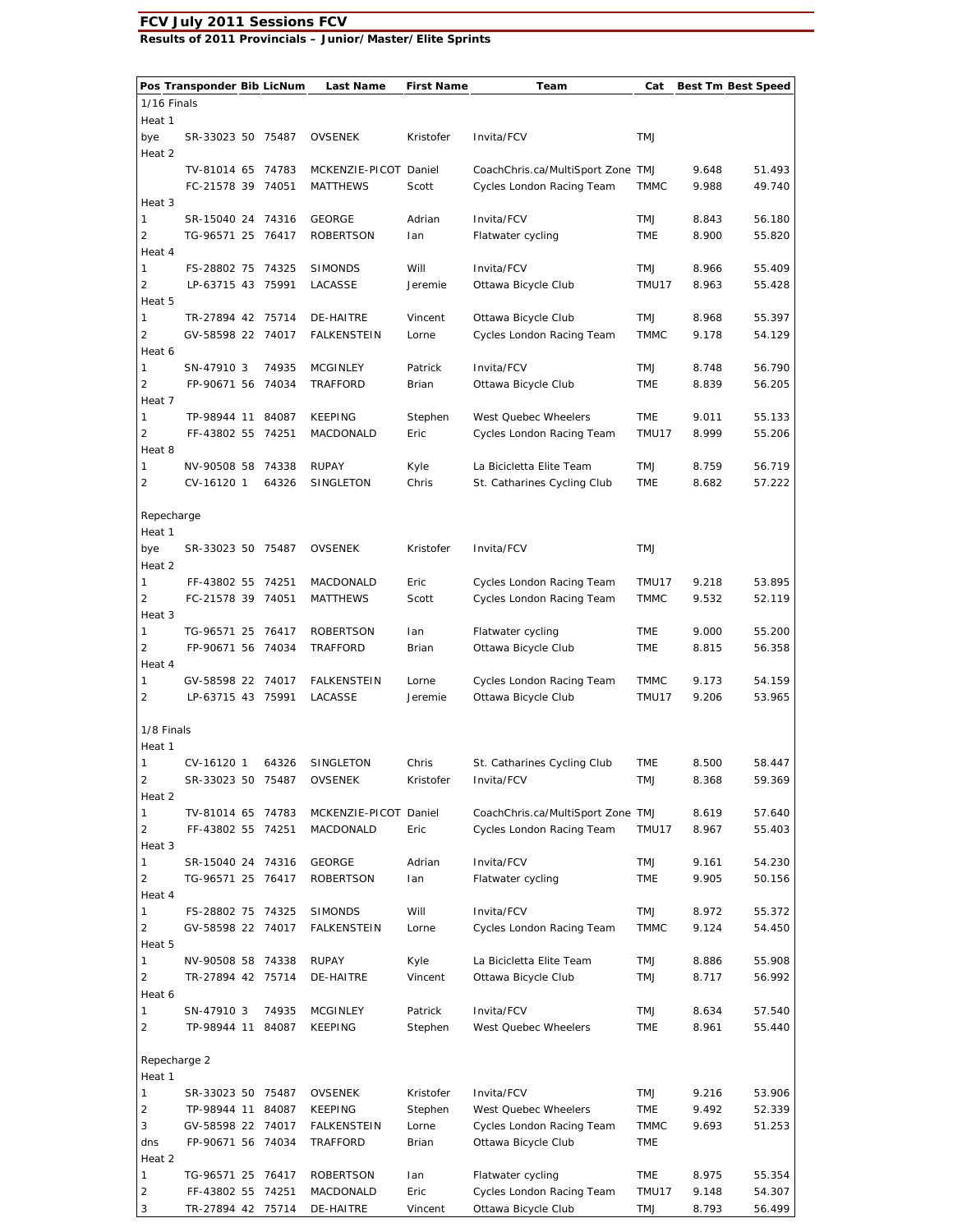¼ Finals Heat 1 1 SR-33023 50 75487 OVSENEK Kristofer Invita/FCV TMJ 8.265 60.109 2 CV-16120 1 64326 SINGLETON Chris St. Catharines Cycling Club TME 8.599 57.774 Heat 2 1 TV-81014 65 74783 MCKENZIE-PICOT Daniel CoachChris.ca/MultiSport Zone TMJ 8.324 59.683 2 TG-96571 25 76417 ROBERTSON Ian Flatwater cycling TME 9.985 49.755 Heat 3 1 SN-47910 3 74935 MCGINLEY Patrick Invita/FCV TMJ 8.680 57.235 2 SR-15040 24 74316 GEORGE Adrian Invita/FCV TMJ 8.642 57.487 Heat 4 1 FS-28802 75 74325 SIMONDS Will Invita/FCV TMJ 9.046 54.919 2 NV-90508 58 74338 RUPAY Kyle La Bicicletta Elite Team TMJ 9.076 54.738 Elite Men Gold Final G CV-16120 1 64326 SINGLETON Chris St. Catharines Cycling Club TME 8.873 55.990 S TG-96571 25 76417 ROBERTSON Ian Flatwater cycling TME 8.978 55.335 Junior Men Race for 4<sup>th</sup> & 5<sup>th</sup> 4 NV-90508 58 74338 RUPAY Kyle La Bicicletta Elite Team TMJ 8.856 56.098 5 SR-15040 24 74316 GEORGE Adrian Invita/FCV TMJ 8.750 56.777 Semi-Finals Heat 1 1 SR-33023 50 75487 OVSENEK Kristofer Invita/FCV TMJ 8.248 60.233 2 FS-28802 75 74325 SIMONDS Will Invita/FCV TMJ 8.807 56.410 Heat 2 1 TV-81014 65 74783 MCKENZIE-PICOT Daniel CoachChris.ca/MultiSport Zone TMJ 8.714 57.012 2 SN-47910 3 74935 MCGINLEY Patrick Invita/FCV TMJ 8.807 56.410 Bronze Finals Heat 1 1 SN-47910 3 74935 MCGINLEY Patrick Invita/FCV TMJ 8.667 57.321 2 FS-28802 75 74325 SIMONDS Will Invita/FCV TMJ 8.624 57.607 Heat 2 1 SN-47910 3 74935 MCGINLEY Patrick Invita/FCV TMJ 8.708 57.051 2 FS-28802 75 74325 SIMONDS Will Invita/FCV TMJ 9.470 52.460 Gold Finals Heat 1 1 SR-33023 50 75487 OVSENEK Kristofer Invita/FCV TMJ 7.884 63.014 2 TV-81014 65 74783 MCKENZIE-PICOT Daniel CoachChris.ca/MultiSport Zone TMJ 8.389 59.220 Heat 2 1 SR-33023 50 75487 OVSENEK Kristofer Invita/FCV TMJ 8.087 61.432 2 TV-81014 65 74783 MCKENZIE-PICOT Daniel CoachChris.ca/MultiSport Zone TMJ 8.337 59.590

**Forest City Velodrome**<br>Generated on 31-07-2011 19:00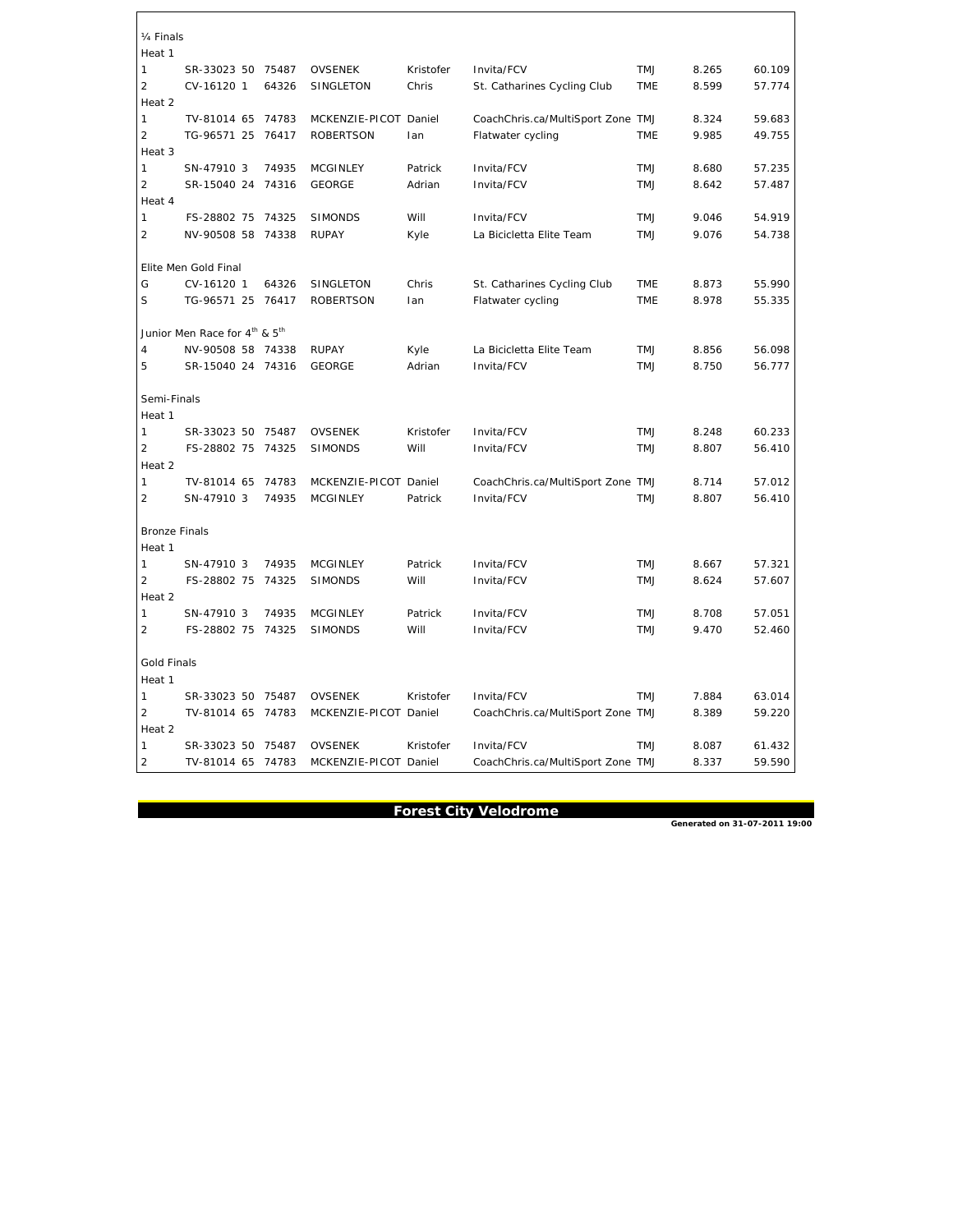**Results of 2011 Provincials – U17 Men Sprints** 

|                        |                    |        | Pos Transponder Bib LicNum Last Name First Name |         | Team                                     | Cat   |        | <b>Best Tm Best Speed</b> |
|------------------------|--------------------|--------|-------------------------------------------------|---------|------------------------------------------|-------|--------|---------------------------|
| Heat 1                 |                    |        |                                                 |         |                                          |       |        |                           |
| 1                      | TL-31074 100 76190 |        | <b>BYWAY</b>                                    | Connor  | Ottawa Bicycle Club                      | TMU15 | 9.423  | 52.722                    |
| 2                      | TH-02747 96        |        | CARSON                                          | Sam     | Maple Leaf CC                            | TMU15 | 12.512 | 39.706                    |
| Heat 2                 |                    |        |                                                 |         |                                          |       |        |                           |
| 1                      | TF-40810 53        | J-1574 | <b>MASON</b>                                    | Cameron | Invita/FCV                               | TMU17 | 10.120 | 49.091                    |
| 2                      | TF-09649 73        | 64230  | XIE                                             | Hugh    | CC Les Cuisses d'Or de l'Outaouais TMU15 |       | 10.746 | 46.231                    |
| Heat 3                 |                    |        |                                                 |         |                                          |       |        |                           |
| 1                      | TP-71312 67        | J1536  | EASTWOOD Miles                                  |         | Team CHCH                                | TMU15 | 10.206 | 48.677                    |
| 2                      | LR-91061 66        |        | <b>MCINTYRE</b>                                 | Logan   | Forest City Velodrome                    | TMU17 | 10.648 | 46.657                    |
| Heat 4                 |                    |        |                                                 |         |                                          |       |        |                           |
| 1                      | GV-33907 48        | J1546  | <b>SCHULZ</b>                                   | Jessse  | Team CHCH                                | TMU15 | 10.370 | 47.907                    |
| 2                      | CK-24430 44        |        | TAYLOR                                          | Lucas   | Forest City Velodrome                    | TMU15 | 10.451 | 47.536                    |
|                        |                    |        |                                                 |         |                                          |       |        |                           |
| Repecharge             |                    |        |                                                 |         |                                          |       |        |                           |
| Heat 1                 |                    |        |                                                 |         |                                          |       |        |                           |
| 1                      | LR-91061 66        |        | <b>MCINTYRE</b>                                 | Logan   | Forest City Velodrome                    | TMU17 | 11.309 | 43.930                    |
| 2                      | TH-02747 96        |        | CARSON                                          | Sam     | Maple Leaf CC                            | TMU15 | 12.628 | 39.341                    |
| Heat 2                 |                    |        |                                                 |         |                                          |       |        |                           |
| 1                      | CK-24430 44        |        | <b>TAYLOR</b>                                   | Lucas   | Forest City Velodrome                    | TMU15 | 10.868 | 45.712                    |
| $\overline{2}$         | TF-09649 73        | 64230  | XIE                                             | Hugh    | CC Les Cuisses d'Or de l'Outaouais TMU15 |       | 11.079 | 44.842                    |
|                        |                    |        |                                                 |         |                                          |       |        |                           |
| 1/ <sub>4</sub> Finals |                    |        |                                                 |         |                                          |       |        |                           |
| Heat 1                 |                    |        |                                                 |         |                                          |       |        |                           |
| 1                      | TL-31074 100 76190 |        | <b>BYWAY</b>                                    | Connor  | Ottawa Bicycle Club                      | TMU15 | 9.530  | 52.130                    |
| 2                      | LR-91061 66        |        | <b>MCINTYRE</b>                                 | Logan   | Forest City Velodrome                    | TMU17 | 11.348 | 43.779                    |
| Heat 2                 |                    |        |                                                 |         |                                          |       |        |                           |
| 1                      | TF-40810 53        | J-1574 | <b>MASON</b>                                    | Cameron | Invita/FCV                               | TMU17 | 10.683 | 46.504                    |
| $\overline{2}$         | CK-24430 44        |        | <b>TAYLOR</b>                                   | Lucas   | Forest City Velodrome                    | TMU15 | 11.190 | 44.397                    |
| Heat 3                 |                    |        |                                                 |         |                                          |       |        |                           |
| 1                      | TP-71312 67        | J1536  | EASTWOOD Miles                                  |         | Team CHCH                                | TMU15 | 10.092 | 49.227                    |
| 2                      | GV-33907 48        | J1546  | <b>SCHULZ</b>                                   | Jessse  | Team CHCH                                | TMU15 | 10.207 | 48.672                    |
| Repecharge             |                    |        |                                                 |         |                                          |       |        |                           |
| 1                      | GV-33907 48        | J1546  | <b>SCHULZ</b>                                   | Jessse  | Team CHCH                                | TMU15 | 10.700 | 46.430                    |
| 2                      | CK-24430 44        |        | <b>TAYLOR</b>                                   | Lucas   | Forest City Velodrome                    | TMU15 | 10.717 | 46.356                    |
| 3                      | LR-91061 66        |        | <b>MCINTYRE</b>                                 | Logan   | Forest City Velodrome                    | TMU17 | 10.891 | 45.616                    |
|                        |                    |        |                                                 |         |                                          |       |        |                           |
| Semi-Finals            |                    |        |                                                 |         |                                          |       |        |                           |
| Heat 1                 |                    |        |                                                 |         |                                          |       |        |                           |
| 1                      | TL-31074 100 76190 |        | <b>BYWAY</b>                                    | Connor  | Ottawa Bicycle Club                      | TMU15 | 9.370  | 53.020                    |
| 2                      | GV-33907 48        | J1546  | <b>SCHULZ</b>                                   | Jessse  | Team CHCH                                | TMU15 | 10.082 | 49.276                    |
| Heat 2                 |                    |        |                                                 |         |                                          |       |        |                           |
| 1                      | TP-71312 67 J1536  |        | EASTWOOD Miles                                  |         | Team CHCH                                | TMU15 | 9.829  | 50.544                    |
| $\overline{2}$         | TF-40810 53        | J-1574 | <b>MASON</b>                                    | Cameron | Invita/FCV                               | TMU17 | 9.879  | 50.288                    |
|                        |                    |        |                                                 |         |                                          |       |        |                           |
| <b>Bronze Finals</b>   |                    |        |                                                 |         |                                          |       |        |                           |
| Heat 1                 |                    |        |                                                 |         |                                          |       |        |                           |
| 1                      | TF-40810 53 J-1574 |        | MASON                                           | Cameron | Invita/FCV                               | TMU17 | 10.312 | 48.177                    |
| 2                      | GV-33907 48        | J1546  | <b>SCHULZ</b>                                   | Jessse  | Team CHCH                                | TMU15 | 10.351 | 47.995                    |
| Heat 2                 |                    |        |                                                 |         |                                          |       |        |                           |
| $\mathbf{1}$           | GV-33907 48        | J1546  | <b>SCHULZ</b>                                   | Jessse  | Team CHCH                                | TMU15 | 10.365 | 47.931                    |
| $\overline{2}$         | TF-40810 53        | J-1574 | <b>MASON</b>                                    | Cameron | Invita/FCV                               | TMU17 | 10.263 | 48.407                    |
| Heat 3                 |                    |        |                                                 |         |                                          |       |        |                           |
| 1                      | TF-40810 53        | J-1574 | MASON                                           | Cameron | Invita/FCV                               | TMU17 | 10.283 | 48.313                    |
| $\overline{2}$         | GV-33907 48 J1546  |        | <b>SCHULZ</b>                                   | Jessse  | Team CHCH                                | TMU15 | 10.371 | 47.903                    |
|                        |                    |        |                                                 |         |                                          |       |        |                           |
| <b>Gold Finals</b>     |                    |        |                                                 |         |                                          |       |        |                           |
| Heat 1                 |                    |        |                                                 |         |                                          |       |        |                           |
| 1                      | TL-31074 100 76190 |        | <b>BYWAY</b>                                    | Connor  | Ottawa Bicycle Club                      | TMU15 | 9.364  | 53.054                    |
| 2                      | TP-71312 67 J1536  |        | EASTWOOD Miles                                  |         | Team CHCH                                | TMU15 | 9.312  | 53.351                    |
| Heat 2                 |                    |        |                                                 |         |                                          |       |        |                           |
| 1                      | TL-31074 100 76190 |        | BYWAY                                           | Connor  | Ottawa Bicycle Club                      | TMU15 | 9.788  | 50.756                    |
| $\overline{2}$         | TP-71312 67 J1536  |        | EASTWOOD Miles                                  |         | Team CHCH                                | TMU15 | 9.957  | 49.895                    |

**Forest City Velodrome** Generated on 31-07-2011 19:00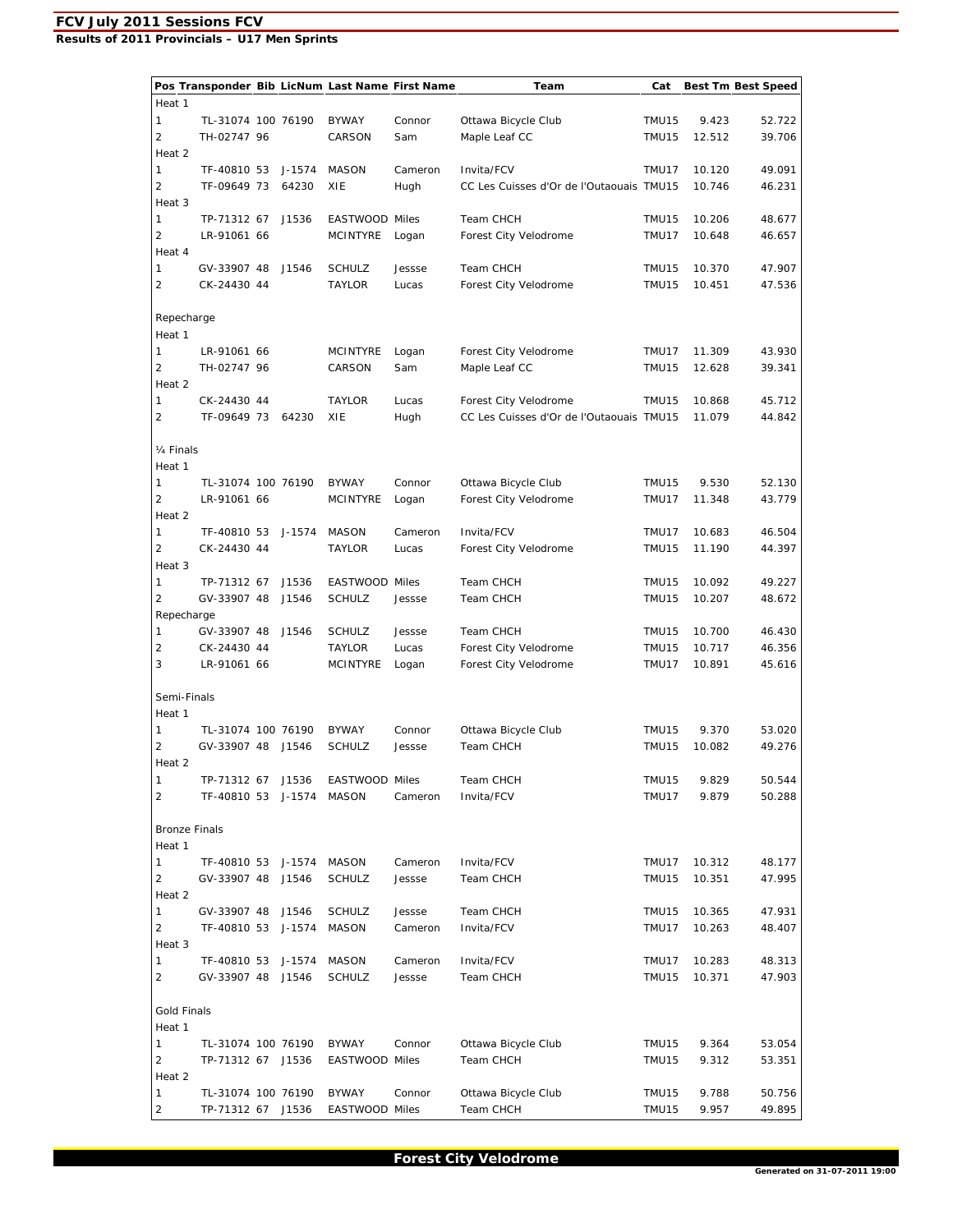**Results of 2011 Provincials - U17 Women Points Race Sprint 1** 

|    | Pos Transponder Bib LicNum Last Name First Name |  |                                       |         | Team                                  |        |              | Cat Laps Total Tm Avg. Speed Points |     |
|----|-------------------------------------------------|--|---------------------------------------|---------|---------------------------------------|--------|--------------|-------------------------------------|-----|
|    | KZ-00939 62 64231 XIE                           |  |                                       | Bailin  | Ottawa Bicycle Club TWU15 10 2:00.747 |        |              | 41.144                              | 5   |
| 12 | RH-53441 17 74784                               |  | <b>SEARS</b>                          | Kristen | Team CHCH                             | TWU117 | 10, 2:02.255 | 40.636                              | 3 I |
| 3  | TG-99353 87 J-1573 MASON                        |  |                                       | Sarah   | Invita/FCV                            | TWU117 | 10, 2:02.672 | 40.498                              | 2   |
|    |                                                 |  | TN-97940 49 75970 PORTELANCE Marianne |         | Ottawa Bicycle Club TWU17 10 2:02.853 |        |              | 40.439                              |     |

# **Forest City Velodrome** Generated on 31-07-2011 07:09

**FCV July 2011 Sessions FCV** 

**Results of 2011 Provincials - U17 Women Points Race Sprint 2** 

|                | Pos Transponder Bib LicNum Last Name First Name |  |                     |         | Team                         | Cat   |              | Laps Total Tm Avg. Speed Points |                               |
|----------------|-------------------------------------------------|--|---------------------|---------|------------------------------|-------|--------------|---------------------------------|-------------------------------|
|                | KZ-00939 62 64231 XIE                           |  |                     | Bailin  | Ottawa Bicycle Club TWU15    |       | 10 2:05.210  | 39.677                          | 5                             |
| $\overline{2}$ | TG-99353 87 J-1573 MASON                        |  |                     | Sarah   | Invita/FCV                   | TWU17 | 10, 2:07.470 | 38.974                          | 3                             |
| 3              | RH-53441 17 74784                               |  | <b>SEARS</b>        | Kristen | Team CHCH                    | TWU17 | 10, 2:08.131 | 38.773                          |                               |
| 4              | TN-97940 49 75970                               |  | PORTELANCE Marianne |         | Ottawa Bicycle Club TWU17    |       | 9 2:09.495   | 34.528                          | $-19$                         |
|                |                                                 |  |                     |         | <b>Forest City Velodrome</b> |       |              |                                 |                               |
|                |                                                 |  |                     |         |                              |       |              |                                 | Generated on 31-07-2011 07:10 |

#### **FCV July 2011 Sessions FCV**

**Results of 2011 Provincials - U17 Women Points Race Sprint 3** 

|                               | Pos Transponder Bib LicNum Last Name First Name |  |  |                     |         | Team                                  | Cat   | Laps Total Tm Avg. Speed Points |        |   |
|-------------------------------|-------------------------------------------------|--|--|---------------------|---------|---------------------------------------|-------|---------------------------------|--------|---|
|                               | KZ-00939 62 64231                               |  |  | XIE                 | Bailin  | Ottawa Bicycle Club TWU15             |       | 10 2:06.657                     | 39.224 | 5 |
| $\overline{2}$                | TG-99353 87 J-1573                              |  |  | MASON               | Sarah   | Invita/FCV                            | TWU17 | 10, 2:08.845                    | 38.558 |   |
| 3                             | RH-53441 17 74784                               |  |  | <b>SEARS</b>        | Kristen | Team CHCH                             | TWU17 | 10, 2:15.916                    | 36.552 |   |
| 4                             | TN-97940 49 75970                               |  |  | PORTELANCE Marianne |         | Ottawa Bicycle Club TWU17 10 2:20.955 |       |                                 | 35.245 |   |
| <b>Forest City Velodrome</b>  |                                                 |  |  |                     |         |                                       |       |                                 |        |   |
| Generated on 31-07-2011 07:11 |                                                 |  |  |                     |         |                                       |       |                                 |        |   |

**FCV July 2011 Sessions FCV Results of 2011 Provincials - U17 Women Points Race Sprint 4** 

|    | Pos Transponder Bib LicNum Last Name First Name |  |                     |         | Team                                  |               |              | Cat Laps Total Tm Avg. Speed Points |       |
|----|-------------------------------------------------|--|---------------------|---------|---------------------------------------|---------------|--------------|-------------------------------------|-------|
|    | KZ-00939 62 64231 XIE                           |  |                     | Bailin  | Ottawa Bicycle Club TWU15 10 2:07.276 |               |              | 39.033                              | 5     |
| 12 | TG-99353 87 J-1573 MASON                        |  |                     | Sarah   | Invita/FCV                            | TWU17         | 10, 2:08.068 | 38.792                              |       |
|    | RH-53441 17 74784                               |  | <b>SEARS</b>        | Kristen | Team CHCH                             | <b>TWU117</b> | 9.209210     | 34.604                              | -18   |
|    | TN-97940 49 75970                               |  | PORTELANCE Marianne |         | Ottawa Bicycle Club TWU17             |               | 8 2:07.594   | 31.149                              | $-29$ |

# **Forest City Velodrome**<br>
Generated on 31-07-2011 07:12

**FCV July 2011 Sessions FCV Results of 2011 Provincials - U17 Women Points Race Sprint 5** 

|   | Pos Transponder Bib LicNum Last Name First Name |       |                     |         | Team                                  | Cat   |              |  |        | Laps Total Tm Avg. Speed Points |
|---|-------------------------------------------------|-------|---------------------|---------|---------------------------------------|-------|--------------|--|--------|---------------------------------|
|   | TG-99353 87 J-1573                              |       | MASON               | Sarah   | Invita/FCV                            | TWU17 | 10, 2:04.312 |  | 39.964 | 5                               |
| 2 | KZ-00939 62 64231                               |       | - XIE               | Bailin  | Ottawa Bicycle Club TWU15             |       | 10 2:05.187  |  | 39.685 | 3                               |
| 3 | RH-53441 17 74784                               |       | <b>SEARS</b>        | Kristen | Team CHCH                             | TWU17 | 10, 2:09.054 |  | 38.496 | 2                               |
| 4 | TN-97940 49                                     | 75970 | PORTELANCE Marianne |         | Ottawa Bicycle Club TWU17 10 2:11.779 |       |              |  | 37.699 |                                 |
|   |                                                 |       |                     |         | <b>Forest City Velodrome</b>          |       |              |  |        |                                 |
|   |                                                 |       |                     |         |                                       |       |              |  |        | Generated on 31-07-2011 07:13   |

#### **FCV July 2011 Sessions FCV**

**Results of 2011 Provincials - U17 Women Points Race Final Standings** 

|                | Pos Transponder Bib LicNum Last Name First Name |  |                     |         | Team                      |       |      |              | Cat Points Laps Total Tm Avg. Speed |
|----------------|-------------------------------------------------|--|---------------------|---------|---------------------------|-------|------|--------------|-------------------------------------|
|                | KZ-00939 62 64231                               |  | XIE                 | Bailin  | Ottawa Bicycle Club TWU15 |       | 23   | 50 10:25.077 | 39.739                              |
| $\overline{2}$ | TG-99353 87 J-1573                              |  | MASON               | Sarah   | Invita/FCV                | TWU17 | 16   | 50 10:24.202 | 39.795                              |
| 3              | RH-53441 17 74784                               |  | <b>SEARS</b>        | Kristen | Team CHCH                 | TWU17 | $-9$ | 49 10:28.944 | 38.705                              |
| $\overline{4}$ | TN-97940 49 75970                               |  | PORTELANCE Marianne |         | Ottawa Bicycle Club TWU17 |       | -35  | 47 10:31.669 | 36.965                              |
|                |                                                 |  |                     |         | Earnet City Valodramo     |       |      |              |                                     |

**FOREST CITY VEIODITOME**<br>Generated on 31-07-2011 07:14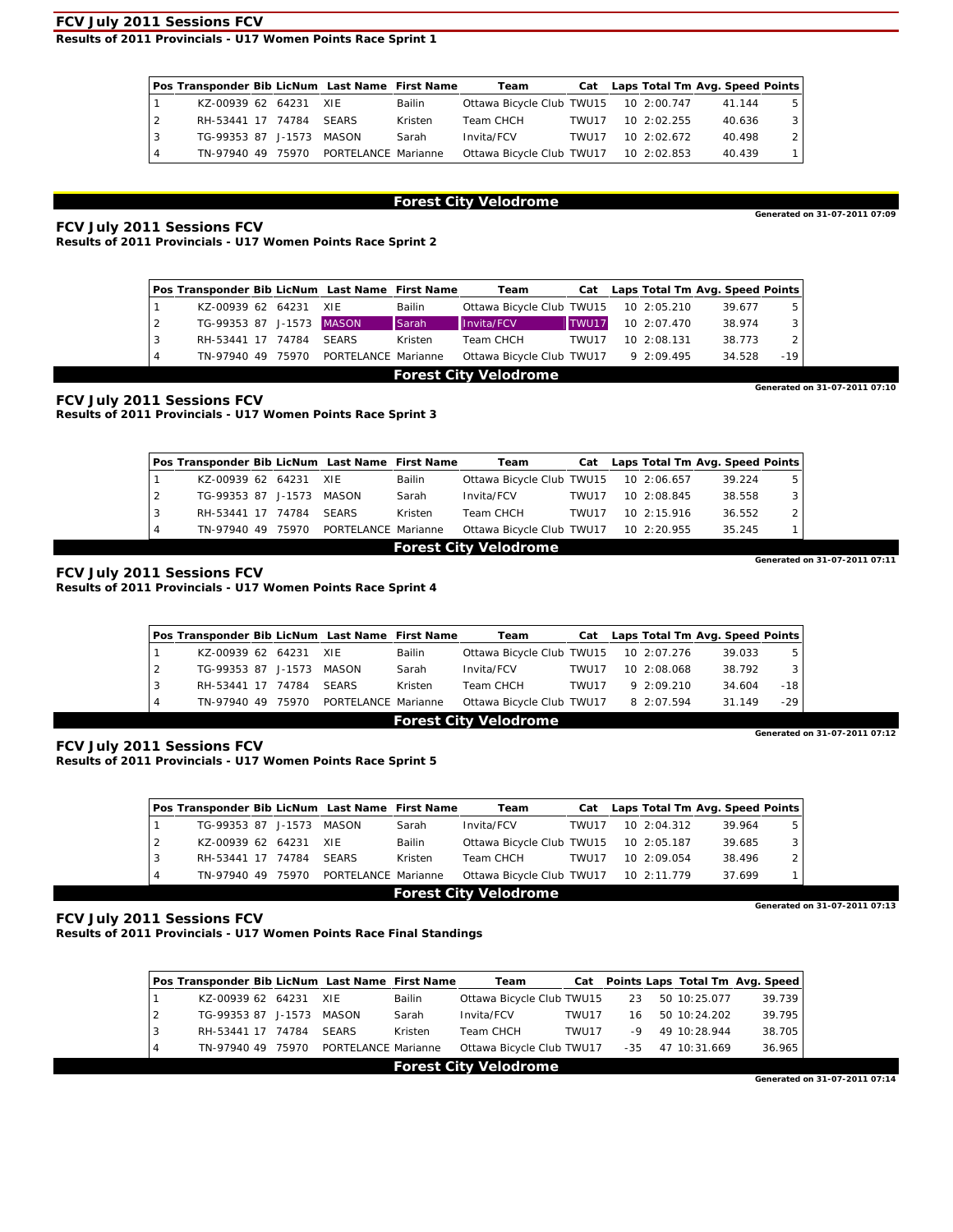**Results of 2011 Provincials - Elite Women Points Race Sprint 1** 

|   | Pos Transponder Bib LicNum |       | <b>Last Name</b>     | <b>First Name</b> | Team                              |            | Cat Laps Total Tm Avg. Speed Points |        |   |
|---|----------------------------|-------|----------------------|-------------------|-----------------------------------|------------|-------------------------------------|--------|---|
|   | HS-03182 85                | 74067 | <b>BESTER</b>        | Stephanie         | CoachChris.ca/MultiSport Zone TWE |            | 10 1:55.067                         | 43.175 | 5 |
|   | KP-88018 38                | 75914 | <b>VERMEULEN</b>     | Candice           | Invita/FCV                        | <b>TWE</b> | 10 1:55.090                         | 43.166 | 3 |
| 3 | KR-51343 46 74546          |       | RASMUSSEN            | Sarah             | Kallisto/Wheels of Bloor          | <b>TWE</b> | 10 1:56.007                         | 42.825 | 2 |
| 4 | GZ-35828 41                | 75953 | <b>RUBY</b>          | Krista            | Independent                       | <b>TWE</b> | 10 1:56.071                         | 42.801 |   |
| 5 | TR-32267 52                | 74048 | <b>NESDOLY</b>       | Nina              | Ottawa Bicycle Club               | TW.J       | 10, 1:56.591                        | 42.610 | 0 |
| 6 | LK-90618 61                | 74305 | MCKENZIE-PICOT Emily |                   | CoachChris.ca/MultiSport Zone TWE |            | 10 1:56.788                         | 42.539 | 0 |
|   | FF-34359 96                | 76318 | <b>WORLEY</b>        | Kristen           | Angry Johnny Cycle Solutions      | TWE        | 10 1:57.312                         | 42.349 | 0 |
| 8 | TV-53363 93                | 76090 | MCKENZIE-PICOT Sarah |                   | CoachChris.ca/MultiSport Zone TWE |            | 10 2:03.897                         | 40.098 | 0 |

# **Forest City Velodrome** Generated on 31-07-2011 16:27

**FCV July 2011 Sessions FCV Results of 2011 Provincials - Elite Women Points Race Sprint 2** 

|   | Pos Transponder Bib LicNum |       | <b>Last Name</b>     | <b>First Name</b> | Team                              |            |             | Cat Laps Total Tm Avg. Speed Points |                               |
|---|----------------------------|-------|----------------------|-------------------|-----------------------------------|------------|-------------|-------------------------------------|-------------------------------|
|   | KP-88018 38                | 75914 | <b>VERMEULEN</b>     | Candice           | Invita/FCV                        | <b>TWE</b> | 10 1:57.028 | 42.451                              | 5                             |
|   | KR-51343 46 74546          |       | RASMUSSEN            | Sarah             | Kallisto/Wheels of Bloor          | <b>TWE</b> | 10 1:57.075 | 42.434                              | 3                             |
|   | HS-03182 85                | 74067 | <b>BESTER</b>        | Stephanie         | CoachChris.ca/MultiSport Zone TWE |            | 10 1:57.206 | 42.387                              |                               |
| 4 | GZ-35828 41                | 75953 | <b>RUBY</b>          | Krista            | Independent                       | <b>TWE</b> | 10 1:57.231 | 42.378                              |                               |
| 5 | LK-90618 61                | 74305 | MCKENZIE-PICOT Emily |                   | CoachChris.ca/MultiSport Zone TWE |            | 10 1:59.223 | 41.670                              | 0                             |
| 6 | FF-34359 96 76318          |       | <b>WORLEY</b>        | Kristen           | Angry Johnny Cycle Solutions      | TWE        | 10 1:59.648 | 41.522                              | $\Omega$                      |
|   | TR-32267 52                | 74048 | NESDOLY              | Nina              | Ottawa Bicycle Club               | <b>TWJ</b> | 10 2:00.182 | 41.337                              | $\Omega$                      |
| 8 | TV-53363 93                | 76090 | MCKENZIE-PICOT Sarah |                   | CoachChris.ca/MultiSport Zone TWE |            | 9 2:05.124  | 35.734                              | $-20$                         |
|   |                            |       |                      |                   | <b>Forest City Velodrome</b>      |            |             |                                     |                               |
|   |                            |       |                      |                   |                                   |            |             |                                     | Generated on 31-07-2011 16:28 |

**FCV July 2011 Sessions FCV** 

**Results of 2011 Provincials - Elite Women Points Race Sprint 3** 

|            | Pos Transponder Bib LicNum |       | <b>Last Name</b>     | <b>First Name</b> | Team                              |            | Cat Laps Total Tm Avg. Speed Points |        |                             |
|------------|----------------------------|-------|----------------------|-------------------|-----------------------------------|------------|-------------------------------------|--------|-----------------------------|
|            | HS-03182 85                | 74067 | <b>BESTER</b>        | Stephanie         | CoachChris.ca/MultiSport Zone TWE |            | 10 2:00.349                         | 41.280 | 5                           |
|            | GZ-35828 41                | 75953 | <b>RUBY</b>          | <b>Krista</b>     | Independent                       | <b>TWE</b> | 10 2:00.609                         | 41.191 | 3                           |
| 3          | KP-88018 38                | 75914 | VERMEULEN            | Candice           | Invita/FCV                        | <b>TWE</b> | 10 2:00.856                         | 41.107 | 2                           |
| 4          | KR-51343 46 74546          |       | RASMUSSEN            | Sarah             | Kallisto/Wheels of Bloor          | <b>TWE</b> | 10, 2:01.228                        | 40.981 |                             |
| 5          | TR-32267 52                | 74048 | <b>NESDOLY</b>       | Nina              | Ottawa Bicycle Club               | <b>TWJ</b> | 10, 2:01.243                        | 40.976 | 0                           |
| O          | FF-34359 96                | 76318 | <b>WORLEY</b>        | Kristen           | Angry Johnny Cycle Solutions      | TWE        | 10 2:02.909                         | 40.420 | $\circ$                     |
|            | LK-90618 61                | 74305 | MCKENZIE-PICOT Emily |                   | CoachChris.ca/MultiSport Zone TWE |            | 10, 2:03.500                        | 40.227 | 0                           |
| <b>DNF</b> | TV-53363 93                | 76090 | MCKENZIE-PICOT Sarah |                   | CoachChris.ca/MultiSport Zone TWE |            | 8.096                               |        |                             |
|            |                            |       |                      |                   | <b>Forest City Velodrome</b>      |            |                                     |        |                             |
|            |                            |       |                      |                   |                                   |            |                                     |        | Generated on 31-07-2011 16: |

**FCV July 2011 Sessions FCV** 

**Results of 2011 Provincials - Elite Women Points Race Sprint 4** 

|            | Pos Transponder Bib LicNum |       | <b>Last Name</b> | <b>First Name</b> | Team                              |            |              | Cat Laps Total Tm Avg. Speed Points |        |                              |
|------------|----------------------------|-------|------------------|-------------------|-----------------------------------|------------|--------------|-------------------------------------|--------|------------------------------|
|            | GZ-35828 41                | 75953 | <b>RUBY</b>      | Krista            | Independent                       | <b>TWE</b> | 10 2:01.318  |                                     | 40.950 | 5                            |
| 2          | KR-51343 46 74546          |       | RASMUSSEN        | Sarah             | Kallisto/Wheels of Bloor          | <b>TWE</b> | 10 2:01.697  |                                     | 40.823 | 3                            |
| 3          | HS-03182 85 74067          |       | <b>BESTER</b>    | Stephanie         | CoachChris.ca/MultiSport Zone TWE |            | 10 2:01.733  |                                     | 40.811 | 2                            |
| 4          | TR-32267 52 74048          |       | <b>NESDOLY</b>   | Nina              | Ottawa Bicycle Club               | TWJ        | 10 2:03.128  |                                     | 40.348 |                              |
| 5          | KP-88018 38 75914          |       | VERMEULEN        | Candice           | Invita/FCV                        | <b>TWE</b> | 10, 2:03.326 |                                     | 40.283 | 0                            |
| 6          | LK-90618 61                | 74305 | MCKENZIE-PICOT   | Emily             | CoachChris.ca/MultiSport Zone TWE |            | 10 2:07.652  |                                     | 38.918 | 0                            |
| <b>DNF</b> | FF-34359 96 76318          |       | <b>WORLEY</b>    | Kristen           | Angry Johnny Cycle Solutions TWE  |            | 14.971       |                                     | 33.184 |                              |
| <b>DNF</b> | TV-53363 93 76090          |       | MCKENZIE-PICOT   | Sarah             | CoachChris.ca/MultiSport Zone TWE |            |              |                                     |        |                              |
|            |                            |       |                  |                   | <b>Forest City Velodrome</b>      |            |              |                                     |        |                              |
|            |                            |       |                  |                   |                                   |            |              |                                     |        | Generated on 31-07-2011 16:3 |

**FCV July 2011 Sessions FCV** 

**Results of 2011 Provincials - Elite Women Points Race Sprint 5** 

|            | Pos Transponder Bib LicNum |       | <b>Last Name</b>     | <b>First Name</b> | Team                              |            |  | Cat Laps Total Tm Avg. Speed Points |        |                               |
|------------|----------------------------|-------|----------------------|-------------------|-----------------------------------|------------|--|-------------------------------------|--------|-------------------------------|
|            | KP-88018 38                | 75914 | VERMEULEN            | Candice           | Invita/FCV                        | <b>TWE</b> |  | 10.1:54.142                         | 43.525 | 5                             |
|            | GZ-35828 41                | 75953 | RUBY                 | Krista            | Independent                       | TWE        |  | 10 1:54.348                         | 43.446 | 3                             |
| 3          | HS-03182 85                | 74067 | <b>BESTER</b>        | Stephanie         | CoachChris.ca/MultiSport Zone TWE |            |  | 10 1:54.394                         | 43.429 | 2                             |
| 4          | KR-51343 46 74546          |       | RASMUSSEN            | Sarah             | Kallisto/Wheels of Bloor          | <b>TWE</b> |  | 10.1:56.912                         | 42.493 |                               |
| 5          | TR-32267 52                | 74048 | NESDOLY              | Nina              | Ottawa Bicycle Club               | <b>TWJ</b> |  | 10 2:04.735                         | 39.828 | 0                             |
| 6          | LK-90618 61                | 74305 | MCKENZIE-PICOT Emily |                   | CoachChris.ca/MultiSport Zone TWE |            |  | 92:04.149                           | 36.015 | $-20$                         |
| <b>DNF</b> | TV-53363 93                | 76090 | MCKENZIE-PICOT Sarah |                   | CoachChris.ca/MultiSport Zone TWE |            |  |                                     |        |                               |
| <b>DNF</b> | FF-34359 96                | 76318 | <b>WORLEY</b>        | Kristen           | Angry Johnny Cycle Solutions TWE  |            |  |                                     |        |                               |
|            |                            |       |                      |                   | <b>Forest City Velodrome</b>      |            |  |                                     |        |                               |
|            |                            |       |                      |                   |                                   |            |  |                                     |        | Generated on 31-07-2011 16:31 |

**FCV July 2011 Sessions FCV Results of 2011 Provincials - Elite Women Points Race Final Standings** 

|                | Pos Transponder Bib LicNum |       | <b>Last Name</b>     | <b>First Name</b> | Team                              |            |       |                | Cat Points Laps Total Tm Avg. Speed |
|----------------|----------------------------|-------|----------------------|-------------------|-----------------------------------|------------|-------|----------------|-------------------------------------|
|                | HS-03182 85                | 74067 | <b>BESTER</b>        | Stephanie         | CoachChris.ca/MultiSport Zone TWE |            | 16    | 50 9:48.156    | 42.234                              |
| 2              | KP-88018 38 75914          |       | VERMEULEN            | Candice           | Invita/FCV                        | TWE        | 15    | 50 9:47.904    | 42.252                              |
| $\overline{3}$ | GZ-35828 41                | 75953 | <b>RUBY</b>          | Krista            | Independent                       | <b>TWE</b> | 13    | $50\,9:48.110$ | 42.237                              |
| $\overline{4}$ | KR-51343 46                | 74546 | RASMUSSEN            | Sarah             | Kallisto/Wheels of Bloor          | <b>TWE</b> | 10    | 50 9:50.674    | 42.054                              |
| 5              | TR-32267 52                | 74048 | <b>NESDOLY</b>       | Nina              | Ottawa Bicycle Club               | <b>LWT</b> |       | 50 9:58.497    | 41.504                              |
| 6              | LK-90618 61                | 74305 | MCKENZIE-PICOT Emily |                   | CoachChris.ca/MultiSport Zone TWE |            | $-20$ | 49 9:57.911    | 40.714                              |
| <b>DNF</b>     | FF-34359 96                | 76318 | <b>WORLEY</b>        | Kristen           | Angry Johnny Cycle Solutions      | <b>TWE</b> |       | 31 6:07.415    | 41.917                              |
| <b>DNF</b>     | TV-53363 93                | 76090 | MCKENZIE-PICOT Sarah |                   | CoachChris.ca/MultiSport Zone TWE |            |       | 19 4:00.191    | 39.299                              |
|                |                            |       |                      |                   | <b>Forest City Velodrome</b>      |            |       |                |                                     |
|                |                            |       |                      |                   |                                   |            |       |                | Generated on 31-07-2011 16:32       |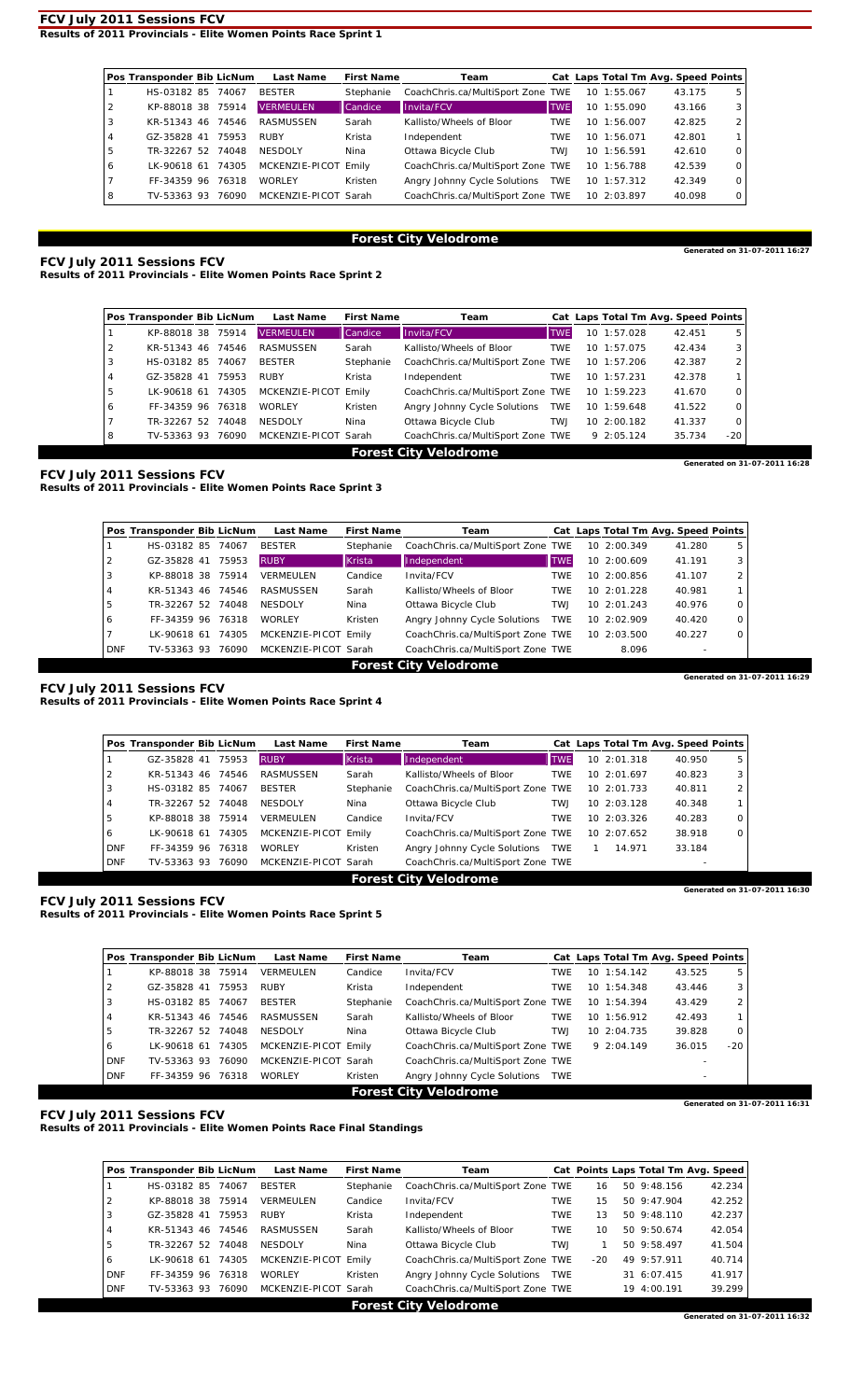**Results of 2011 Provincials - Cadet & Master Men Points Race Sprint 1** 

| Pos Transponder Bib LicNum Last Name First Name |       |                          |             | Team                            |             | Cat Laps Total Tm Avg. Speed Points |        |   |
|-------------------------------------------------|-------|--------------------------|-------------|---------------------------------|-------------|-------------------------------------|--------|---|
| FF-43802 55 74251                               |       | MACDONALD                | Eric.       | Cycles London Racing Team TMU17 |             | 11 2:15.625                         | 40.293 |   |
| FC-21578 39                                     | 74051 | MATTHEWS                 | Scott       | Cycles London Racing Team TMMC  |             | 11 2:15.635                         | 40.290 | 3 |
| FS-28802 75                                     | 74325 | <b>SIMONDS</b>           | <b>Will</b> | Invita/FCV                      | <b>LINT</b> | 11 2:15.817                         | 40.236 |   |
| GV-58598 22                                     | 74017 | <b>FALKENSTEIN Lorne</b> |             | Cycles London Racing Team TMMC  |             | 11 2:16.010                         | 40.179 |   |
| LP-63715 43                                     | 75991 | <b>LACASSE</b>           | Jeremie     | Ottawa Bicycle Club             | TMU17       | $11 \t2.16$ 222                     | 40.117 | 0 |

# **Forest City Velodrome**<br> **Generated on 31-07-2011 08:57**

**FCV July 2011 Sessions FCV** 

**Results of 2011 Provincials - Cadet & Master Men Points Race Sprint 2** 

|                |                   |       | Pos Transponder Bib LicNum Last Name First Name |             | Team                            | Cat        |             |  |        | Laps Total Tm Avg. Speed Points |
|----------------|-------------------|-------|-------------------------------------------------|-------------|---------------------------------|------------|-------------|--|--------|---------------------------------|
|                | FS-28802 75       | 74325 | <b>SIMONDS</b>                                  | <b>Will</b> | Invita/FCV                      | <b>LMT</b> | 10 1:55.102 |  | 43.162 | 5                               |
| $\overline{2}$ | FF-43802 55 74251 |       | MACDONALD Fric                                  |             | Cycles London Racing Team TMU17 |            | 10 1:55.136 |  | 43.149 |                                 |
| l 3            | GV-58598 22       | 74017 | <b>FALKENSTEIN Lorne</b>                        |             | Cycles London Racing Team TMMC  |            | 10 1:55.348 |  | 43.070 |                                 |
| $\overline{4}$ | LP-63715 43       | 75991 | LACASSE                                         | Jeremie     | Ottawa Bicycle Club             | TMU17      | 10 1:55.654 |  | 42.956 |                                 |
| -5             | FC-21578 39       | 74051 | MATTHEWS                                        | Scott       | Cycles London Racing Team TMMC  |            | 10 1:58.613 |  | 41.884 | 0                               |
|                |                   |       |                                                 |             | <b>Forest City Velodrome</b>    |            |             |  |        |                                 |
|                |                   |       |                                                 |             |                                 |            |             |  |        | Generated on 31-07-2011 08:59   |

#### **FCV July 2011 Sessions FCV**

**Results of 2011 Provincials - Cadet & Master Men Points Race Sprint 3** 

|   | Pos Transponder Bib LicNum Last Name First Name |       |                          |             | Team                            | Cat        | Laps Total Tm Avg. Speed Points |        |                               |
|---|-------------------------------------------------|-------|--------------------------|-------------|---------------------------------|------------|---------------------------------|--------|-------------------------------|
|   | GV-58598 22                                     | 74017 | <b>FALKENSTEIN Lorne</b> |             | Cycles London Racing Team TMMC  |            | 10 1:51.070                     | 44.729 | 5                             |
| 2 | FS-28802 75 74325                               |       | <b>SIMONDS</b>           | <b>Will</b> | Invita/FCV                      | <b>LMT</b> | 10 1:55.468                     | 43.025 |                               |
| 3 | FF-43802 55 74251                               |       | MACDONALD                | Eric.       | Cycles London Racing Team TMU17 |            | 10 1:55.476                     | 43.022 |                               |
| 4 | LP-63715 43                                     | 75991 | LACASSE                  | Jeremie     | Ottawa Bicycle Club             | TMU17      | 10, 1:56.832                    | 42.523 |                               |
| 5 | FC-21578 39                                     | 74051 | <b>MATTHEWS</b>          | Scott       | Cycles London Racing Team TMMC  |            | 10 2:02.259                     | 40.635 |                               |
|   |                                                 |       |                          |             | <b>Forest City Velodrome</b>    |            |                                 |        |                               |
|   |                                                 |       |                          |             |                                 |            |                                 |        | Generated on 31-07-2011 09:00 |

#### **FCV July 2011 Sessions FCV**

**Results of 2011 Provincials - Cadet & Master Men Points Race Sprint 4** 

| Pos Transponder Bib LicNum Last Name First Name |       |                          |         | Team                            | Cat        |                | Laps Total Tm Avg. Speed Points |    |
|-------------------------------------------------|-------|--------------------------|---------|---------------------------------|------------|----------------|---------------------------------|----|
| LP-63715 43                                     | 75991 | LACASSE                  | Jeremie | Ottawa Bicycle Club             | TMU17      | $9 \t1:54.470$ | 39.060                          | 5  |
| FF-43802 55                                     | 74251 | <b>MACDONALD</b>         | Eric.   | Cycles London Racing Team TMU17 |            | 9 1:54.813     | 38.943                          |    |
| FS-28802 75                                     | 74325 | <b>SIMONDS</b>           | Will    | Invita/FCV                      | <b>TMJ</b> | 9 1:54.838     | 38.935                          |    |
| GV-58598 22                                     | 74017 | <b>FALKENSTEIN Lorne</b> |         | Cycles London Racing Team TMMC  |            | 10 1:55.255    | 43.104                          | 21 |
| FC-21578 39                                     | 74051 | MATTHEWS                 | Scott   | Cycles London Racing Team TMMC  |            | 9 1:58.901     | 37.604                          |    |

**Forest City Velodrome**<br>
Generated on 31-07-2011 09:02

**FCV July 2011 Sessions FCV Results of 2011 Provincials - Cadet & Master Men Points Race Sprint 5** 

|                | Pos Transponder Bib LicNum Last Name First Name |       |                          |         | Team                            | Cat   |              | Laps Total Tm Avg. Speed Points |                               |
|----------------|-------------------------------------------------|-------|--------------------------|---------|---------------------------------|-------|--------------|---------------------------------|-------------------------------|
|                | FS-28802 75                                     | 74325 | <b>SIMONDS</b>           | Will    | Invita/FCV                      | TM.J  | 10.1:56.775  | 42.543                          | 5                             |
| $\overline{2}$ | GV-58598 22 74017                               |       | <b>FALKENSTEIN Lorne</b> |         | Cycles London Racing Team TMMC  |       | 10 1:57.538  | 42.267                          |                               |
| 3              | FF-43802 55 74251                               |       | MACDONALD                | Eric.   | Cycles London Racing Team TMU17 |       | 10 1:59.770  | 41.480                          |                               |
| 4              | LP-63715 43                                     | 75991 | LACASSE                  | Jeremie | Ottawa Bicycle Club             | TMU17 | 10, 2:01.594 | 40.857                          |                               |
| 5              | FC-21578 39                                     | 74051 | <b>MATTHEWS</b>          | Scott   | Cycles London Racing Team TMMC  |       | 10 2:09.616  | 38.329                          |                               |
|                |                                                 |       |                          |         | <b>Forest City Velodrome</b>    |       |              |                                 |                               |
|                |                                                 |       |                          |         |                                 |       |              |                                 | Generated on 31-07-2011 09:04 |

#### **FCV July 2011 Sessions FCV**

**Results of 2011 Provincials - Cadet & Master Men Points Race Final Standings** 

|   |                   |       | Pos Transponder Bib LicNum Last Name First Name |         | Team                            |       |    |    |              | Cat Points Laps Total Tm Avg. Speed |
|---|-------------------|-------|-------------------------------------------------|---------|---------------------------------|-------|----|----|--------------|-------------------------------------|
|   | GV-58598 22 74017 |       | <b>FALKENSTEIN Lorne</b>                        |         | Cycles London Racing Team TMMC  |       | 32 | 51 | 9:53.805     | 42.669                              |
| 2 | FS-28802 75 74325 |       | <b>SIMONDS</b>                                  | Will    | Invita/FCV                      | TMJ   |    | 50 | 9:53.042     | 41.886                              |
| 3 | FF-43802 55 74251 |       | MACDONALD                                       | Eric.   | Cycles London Racing Team TMU17 |       | 15 | 50 | 9:56.037     | 41.675                              |
| 4 | LP-63715 43       | 75991 | LACASSE                                         | Jeremie | Ottawa Bicycle Club             | TMU17 |    | 50 | 9:57.861     | 41.548                              |
|   | FC-21578 39       | 74051 | <b>MATTHEWS</b>                                 | Scott   | Cycles London Racing Team TMMC  |       |    |    | 50 10:05.883 | 40.998                              |
|   |                   |       |                                                 |         | Found Oily Maladuance           |       |    |    |              |                                     |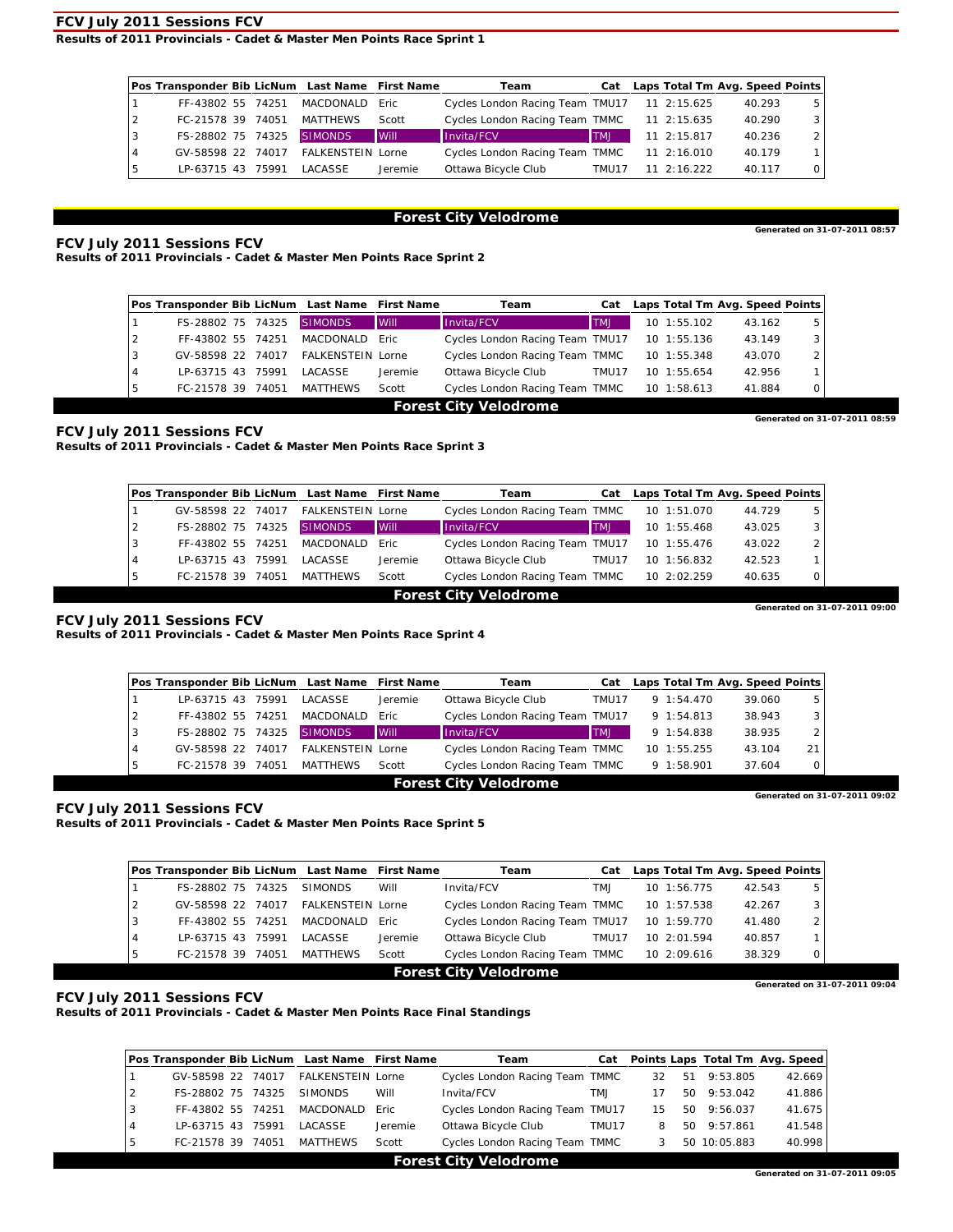#### **FCV July 2011 Sessions FCV Results of 2011 Provincials - Elite & Junior Men Points Race Sprint 1**

|    | Pos Transponder Bib LicNum Last Name First Name |       |                 |           | Team                                |            |    | Cat Laps Total Tm Avg. Speed Points |        |   |
|----|-------------------------------------------------|-------|-----------------|-----------|-------------------------------------|------------|----|-------------------------------------|--------|---|
|    | no transponder 32 75244                         |       | AITCHESON Ryan  |           | Panther P/B Competitive Cyclist TME |            | 10 |                                     |        | 5 |
|    | SN-47910 3                                      | 74935 | <b>MCGINLEY</b> | Patrick   | Invita/FCV                          | <b>LMT</b> |    | 10 1:46.407                         | 46.689 | 3 |
| 3  | KR-48190 34 74025                               |       | <b>POWER</b>    | Geoff     | Team London                         | TME        |    | 10 1:46.805                         | 46.515 | 2 |
| 4  | TG-96571 25                                     | 76417 | ROBERTSON Jan   |           | Flatwater cycling                   | TME        |    | 10 1:46.973                         | 46.442 |   |
| 5  | NV-90508 58                                     | 74338 | <b>RUPAY</b>    | Kyle      | La Bicicletta Elite Team            | <b>TMJ</b> |    | $10 \t1:47.013$                     | 46.424 | 0 |
| 6  | TP-98944 11                                     | 84087 | <b>KEEPING</b>  | Stephen   | West Ouebec Wheelers                | TME        |    | 10, 1:47.309                        | 46.296 | 0 |
|    | FP-90671 56                                     | 74034 | TRAFFORD        | Brian     | Ottawa Bicycle Club                 | TME        |    | $10 \t1:47.429$                     | 46.244 | 0 |
| 8  | TT-88223 51                                     | 74789 | WELSH           | Drew      | Invita/FCV                          | <b>LMT</b> |    | 10 1:48.091                         | 45.961 | 0 |
| 9  | TR-27894 42                                     | 75714 | DE-HAITRE       | Vincent   | Ottawa Bicycle Club                 | <b>LMT</b> |    | 10, 1:49.002                        | 45.577 | 0 |
| 10 | SR-33023 50                                     | 75487 | <b>OVSENEK</b>  | Kristofer | Invita/FCV                          | <b>LMT</b> |    | 10 1:50.363                         | 45.015 | 0 |
| 11 | SR-15040 24                                     | 74316 | GEORGE          | Adrian    | Invita/FCV                          | <b>LMT</b> |    | 10 1:50.569                         | 44.931 | 0 |

# **Forest City Velodrome**<br>Generated on 31-07-2011 16:59

**FCV July 2011 Sessions FCV Results of 2011 Provincials - Elite & Junior Men Points Race Sprint 2** 

|    | Pos Transponder Bib LicNum Last Name First Name |       |                  |              | Team                                |            |    |             | Cat Laps Total Tm Avg. Speed Points |          |
|----|-------------------------------------------------|-------|------------------|--------------|-------------------------------------|------------|----|-------------|-------------------------------------|----------|
|    | no transponder 32 75244                         |       | <b>AITCHESON</b> | Rvan         | Panther P/B Competitive Cyclist TME |            | 10 |             |                                     | 5        |
| 2  | TG-96571 25                                     | 76417 | ROBERTSON Ian    |              | Flatwater cycling                   | <b>TME</b> |    | 10 1:50.260 | 45.057                              | 3        |
| 3  | SN-47910 3                                      | 74935 | <b>MCGINLEY</b>  | Patrick      | Invita/FCV                          | <b>LMT</b> |    | 10 1:50.510 | 44.955                              | 2        |
| 4  | FP-90671 56 74034                               |       | TRAFFORD         | <b>Brian</b> | Ottawa Bicycle Club                 | <b>TME</b> |    | 10 1:50.541 | 44.943                              |          |
| 5  | NV-90508 58 74338                               |       | <b>RUPAY</b>     | Kyle         | La Bicicletta Elite Team            | <b>TMJ</b> |    | 10 1:50.690 | 44.882                              | $\Omega$ |
| 6  | TP-98944 11                                     | 84087 | <b>KEEPING</b>   | Stephen      | West Quebec Wheelers                | <b>TME</b> |    | 10.1:51.054 | 44.735                              | $\Omega$ |
|    | TR-27894 42 75714                               |       | DE-HAITRE        | Vincent      | Ottawa Bicycle Club                 | <b>TMJ</b> |    | 10 1:53.834 | 43.642                              | 0        |
| 8  | KR-48190 34 74025                               |       | <b>POWER</b>     | Geoff        | Team London                         | <b>TME</b> |    | 10 1:54.037 | 43.565                              | $\Omega$ |
| 9  | SR-15040 24 74316                               |       | GEORGE           | Adrian       | Invita/FCV                          | <b>TMJ</b> |    | 10 1:54.218 | 43.496                              | $\Omega$ |
| 10 | TT-88223 51                                     | 74789 | WELSH            | Drew         | Invita/FCV                          | <b>TMJ</b> |    | 10 1:54.398 | 43.427                              | $\Omega$ |
| 11 | SR-33023 50                                     | 75487 | <b>OVSENEK</b>   | Kristofer    | Invita/FCV                          | <b>TMJ</b> |    | 10 2:06.613 | 39.238                              | $\Omega$ |
|    |                                                 |       |                  |              | <b>Forest City Velodrome</b>        |            |    |             |                                     |          |
|    |                                                 |       |                  |              |                                     |            |    |             | Generated on 31-07-2011 17:0        |          |

**FCV July 2011 Sessions FCV** 

**Results of 2011 Provincials - Elite & Junior Men Points Race Sprint 3** 

|            | Pos Transponder Bib LicNum Last Name First Name |    |       |                  |              | Team                                |            |    | Cat Laps Total Tm Avg. Speed Points |                               |          |
|------------|-------------------------------------------------|----|-------|------------------|--------------|-------------------------------------|------------|----|-------------------------------------|-------------------------------|----------|
|            | FP-90671                                        | 56 | 74034 | <b>TRAFFORD</b>  | <b>Brian</b> | Ottawa Bicycle Club                 | TME        |    | 10 1:45.789                         | 46.961                        | 5        |
| 2          | no transponder 32                               |    | 75244 | <b>AITCHESON</b> | Ryan         | Panther P/B Competitive Cyclist TME |            | 10 |                                     |                               | 3        |
| 3          | SN-47910 3                                      |    | 74935 | <b>MCGINLEY</b>  | Patrick      | Invita/FCV                          | <b>LMT</b> |    | $10 \t1:49.164$                     | 45.510                        | 2        |
| 4          | TP-98944 11                                     |    | 84087 | <b>KEEPING</b>   | Stephen      | West Quebec Wheelers                | <b>TME</b> |    | $10 \quad 1:53.353$                 | 43.828                        |          |
| 5          | NV-90508 58                                     |    | 74338 | <b>RUPAY</b>     | Kyle         | La Bicicletta Elite Team            | <b>TMJ</b> |    | 10 1:54.881                         | 43.245                        | $\Omega$ |
| 6          | TR-27894 42                                     |    | 75714 | DE-HAITRE        | Vincent      | Ottawa Bicycle Club                 | <b>LMT</b> |    | 10 1:55.231                         | 43.113                        | $\Omega$ |
|            | TG-96571 25                                     |    | 76417 | ROBERTSON Jan    |              | Flatwater cycling                   | <b>TME</b> |    | 10 1:56.317                         | 42.711                        | 0        |
| 8          | SR-15040 24                                     |    | 74316 | GEORGE           | Adrian       | Invita/FCV                          | <b>LMT</b> |    | 10 1:56.812                         | 42.530                        | 0        |
| 9          | TT-88223 51                                     |    | 74789 | WELSH            | Drew         | Invita/FCV                          | <b>LMT</b> |    | $10$ $1:57.173$                     | 42.399                        | $\Omega$ |
| 11         | KR-48190 34                                     |    | 74025 | <b>POWER</b>     | Geoff        | Team London                         | TME        |    | $9 \t1:46.026$                      | 42.171                        | $-20$    |
| <b>DNF</b> | SR-33023 50                                     |    | 75487 | <b>OVSENEK</b>   | Kristofer    | Invita/FCV                          | <b>LMT</b> |    | 16.353                              |                               |          |
|            |                                                 |    |       |                  |              | <b>Forest City Velodrome</b>        |            |    |                                     |                               |          |
|            |                                                 |    |       |                  |              |                                     |            |    |                                     | Generated on 31-07-2011 17:02 |          |

**FCV July 2011 Sessions FCV Results of 2011 Provincials - Elite & Junior Men Points Race Sprint 4** 

|                | Pos Transponder Bib LicNum Last Name First Name |       |                 |           | Team                         |            |                     | Cat Laps Total Tm Avg. Speed Points |    |
|----------------|-------------------------------------------------|-------|-----------------|-----------|------------------------------|------------|---------------------|-------------------------------------|----|
|                | FP-90671 56                                     | 74034 | <b>TRAFFORD</b> | Brian     | Ottawa Bicycle Club          | <b>TME</b> | 10 1:48.935         | 45.605                              | 25 |
| $\overline{2}$ | TP-98944 11                                     | 84087 | KEEPING         | Stephen   | West Ouebec Wheelers TME     |            | $9 \t1:49.141$      | 40.967                              | 3  |
| 3              | SR-15040 24                                     | 74316 | GEORGE          | Adrian    | Invita/FCV                   | <b>LMT</b> | $9 \t1: 49.316$     | 40.902                              | 2  |
| 4              | NV-90508 58                                     | 74338 | <b>RUPAY</b>    | Kyle      | La Bicicletta Elite Team TMJ |            | $9 \t1:49.514$      | 40.828                              |    |
| 5              | TG-96571 25                                     | 76417 | ROBERTSON Ian   |           | Flatwater cycling            | <b>TME</b> | $9 \t1:49.528$      | 40.822                              | 0  |
| 6              | KR-48190 34                                     | 74025 | <b>POWER</b>    | Geoff     | Team London                  | <b>TME</b> | 9 1:50.986          | 40.286                              | 0  |
| 7              | TR-27894 42                                     | 75714 | DE-HAITRE       | Vincent   | Ottawa Bicycle Club          | <b>LMT</b> | 9 1:55.578          | 38.686                              | 0  |
| 8              | SN-47910 3                                      | 74935 | <b>MCGINLEY</b> | Patrick   | Invita/FCV                   | <b>LMT</b> | $10 \quad 1:55.755$ | 42.918                              | 20 |
| <b>DNF</b>     | TT-88223 51                                     | 74789 | WELSH           | Drew      | Invita/FCV                   | TM.J       | 11.384              |                                     |    |
| <b>DNF</b>     | SR-33023 50                                     | 75487 | <b>OVSENEK</b>  | Kristofer | Invita/FCV                   | <b>TMJ</b> |                     |                                     |    |
|                |                                                 |       |                 |           | <b>Forest City Velodrome</b> |            |                     |                                     |    |
|                |                                                 |       |                 |           |                              |            |                     | Generated on 31-07-2011 17:08       |    |

#### **FCV July 2011 Sessions FCV**

**Results of 2011 Provincials - Elite & Junior Men Points Race Sprint 5** 

|   | Pos Transponder Bib LicNum Last Name First Name |       |                 |         | Team                         |      |                 | Cat Laps Total Tm Avg. Speed Points |                |
|---|-------------------------------------------------|-------|-----------------|---------|------------------------------|------|-----------------|-------------------------------------|----------------|
|   | SN-47910 3                                      | 74935 | <b>MCGINLEY</b> | Patrick | Invita/FCV                   | TM.J | $10 \t1:58.653$ | 41.870                              | 5              |
| 2 | FP-90671 56 74034                               |       | TRAFFORD        | Brian   | Ottawa Bicycle Club          | TME  | 10 1:59.632     | 41.527                              | 3 I            |
| 3 | NV-90508 58 74338                               |       | RUPAY           | Kvle    | La Bicicletta Elite Team TMJ |      | 10 1:59.836     | 41.457                              | 2 <sub>1</sub> |
|   | SR-15040 24                                     | 74316 | GEORGE          | Adrian  | Invita/FCV                   | TM.J | 10, 2:00.044    | 41.385                              |                |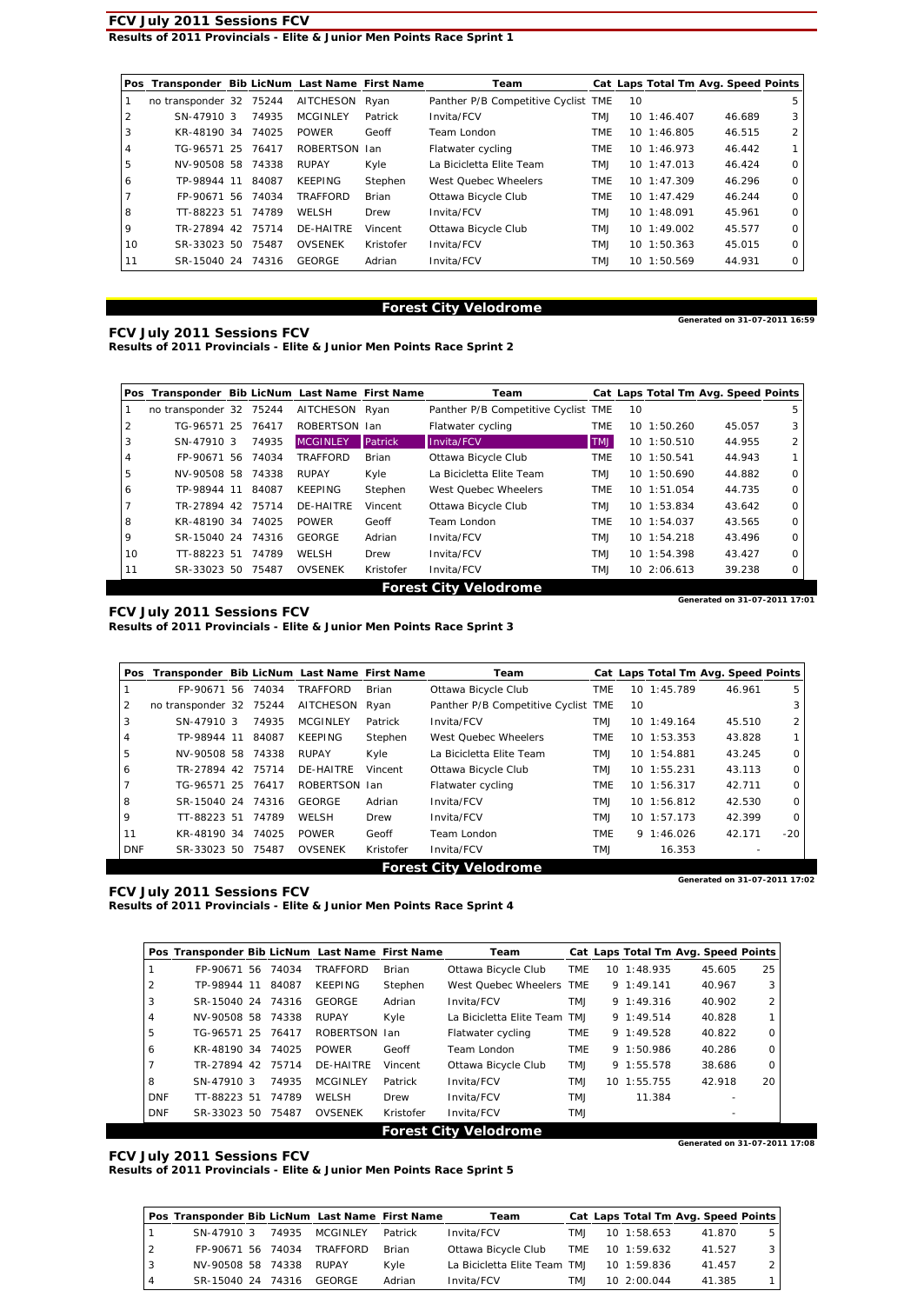| 5                            | TG-96571 25 76417 |  |       | ROBERTSON Ian  |           | Flatwater cycling        | <b>TME</b> |  | 10 2:01.210  | 40.987                        |                          | 0 |
|------------------------------|-------------------|--|-------|----------------|-----------|--------------------------|------------|--|--------------|-------------------------------|--------------------------|---|
| 6                            | TP-98944 11       |  | 84087 | KEEPING        | Stephen   | West Ouebec Wheelers TME |            |  | 10, 2:01.432 | 40.912                        |                          | 0 |
|                              | TR-27894 42       |  | 75714 | DE-HAITRE      | Vincent   | Ottawa Bicycle Club      | TM.J       |  | 10, 2:02.434 | 40.577                        |                          |   |
| <b>DNF</b>                   | KR-48190 34       |  | 74025 | <b>POWER</b>   | Geoff     | Team London              | <b>TME</b> |  | 16.699       |                               | $\overline{\phantom{0}}$ |   |
| <b>DNF</b>                   | TT-88223 51       |  | 74789 | WELSH          | Drew      | Invita/FCV               | TM.J       |  |              |                               | $\overline{\phantom{a}}$ |   |
| <b>DNF</b>                   | SR-33023 50       |  | 75487 | <b>OVSENEK</b> | Kristofer | Invita/FCV               | TM.J       |  |              |                               | $\overline{\phantom{0}}$ |   |
| <b>Forest City Velodrome</b> |                   |  |       |                |           |                          |            |  |              |                               |                          |   |
|                              |                   |  |       |                |           |                          |            |  |              | Generated on 31-07-2011 17:11 |                          |   |

**Results of 2011 Provincials - Elite & Junior Men Points Race Sprint 6** 

|            | Pos Transponder Bib LicNum Last Name First Name |       |                  |                | Team                                |            |    | Cat Laps Total Tm Avg. Speed Points |                          |                               |
|------------|-------------------------------------------------|-------|------------------|----------------|-------------------------------------|------------|----|-------------------------------------|--------------------------|-------------------------------|
|            | TR-27894 42                                     | 75714 | <b>DE-HAITRE</b> | <b>Vincent</b> | Ottawa Bicycle Club                 | <b>LMT</b> |    | 10 2:03.380                         | 40.266                   | 5                             |
| 2          | NV-90508 58 74338                               |       | <b>RUPAY</b>     | Kyle           | La Bicicletta Elite Team            | <b>TMJ</b> |    | 10, 2:04.009                        | 40.062                   | 3                             |
| 3          | no transponder 32 75244                         |       | <b>AITCHESON</b> | Ryan           | Panther P/B Competitive Cyclist TME |            | 10 |                                     |                          |                               |
| 4          | TP-98944 11                                     | 84087 | <b>KEEPING</b>   | Stephen        | West Ouebec Wheelers                | <b>TME</b> |    | 10, 2:04.697                        | 39.841                   |                               |
| 5          | TG-96571 25 76417                               |       | ROBERTSON Ian    |                | Flatwater cycling                   | <b>TME</b> |    | 10 2:04.983                         | 39.749                   | $\Omega$                      |
| 6          | SR-15040 24 74316                               |       | GEORGE           | Adrian         | Invita/FCV                          | <b>TMJ</b> |    | 10 2:05.669                         | 39.532                   | $\Omega$                      |
|            | FP-90671 56 74034                               |       | TRAFFORD         | Brian          | Ottawa Bicycle Club                 | <b>TME</b> |    | 10, 2:05.864                        | 39.471                   | $\Omega$                      |
| 8          | SN-47910 3                                      | 74935 | <b>MCGINLEY</b>  | Patrick        | Invita/FCV                          | <b>LMT</b> |    | 10, 2:05.958                        | 39.442                   | $\Omega$                      |
| <b>DNF</b> | KR-48190 34 74025                               |       | <b>POWER</b>     | Geoff          | Team London                         | <b>TME</b> |    |                                     |                          |                               |
| <b>DNF</b> | TT-88223 51                                     | 74789 | WELSH            | Drew           | Invita/FCV                          | TM.J       |    |                                     |                          |                               |
| <b>DNF</b> | SR-33023 50                                     | 75487 | <b>OVSENEK</b>   | Kristofer      | Invita/FCV                          | <b>LMT</b> |    |                                     | $\overline{\phantom{a}}$ |                               |
|            |                                                 |       |                  |                | <b>Forest City Velodrome</b>        |            |    |                                     |                          |                               |
|            |                                                 |       |                  |                |                                     |            |    |                                     |                          | Generated on 31-07-2011 17:13 |

**FCV July 2011 Sessions FCV Results of 2011 Provincials - Elite & Junior Men Points Race Sprint 7** 

| Pos        | Transponder Bib LicNum Last Name First Name |       |                  |           | Team                            |            |    |              | Cat Laps Total Tm Avg. Speed Points |         |
|------------|---------------------------------------------|-------|------------------|-----------|---------------------------------|------------|----|--------------|-------------------------------------|---------|
|            | NV-90508 58                                 | 74338 | <b>RUPAY</b>     | Kyle      | La Bicicletta Elite Team        | <b>TMJ</b> |    | 10, 1:49.560 | 45.345                              | 5       |
|            | no transponder 32 75244                     |       | <b>AITCHESON</b> | Ryan      | Panther P/B Competitive Cyclist | TME        | 10 |              |                                     | 3       |
| 2          | TP-98944 11                                 | 84087 | KEEPING          | Stephen   | West Ouebec Wheelers            | <b>TME</b> |    | 10 1:53.027  | 43.954                              | $1.5*$  |
| 3          | SR-15040 24                                 | 74316 | GEORGE           | Adrian    | Invita/FCV                      | <b>TMJ</b> |    | 10 1:53.027  | 43.954                              | $1.5*$  |
| 4          | TG-96571 25                                 | 76417 | <b>ROBERTSON</b> | -lan      | Flatwater cycling               | <b>TME</b> |    | 10 1:53.138  | 43.911                              | $\circ$ |
| 5          | SN-47910 3                                  | 74935 | <b>MCGINLEY</b>  | Patrick   | Invita/FCV                      | <b>TMJ</b> |    | 10 1:53.774  | 43.666                              | $\circ$ |
| 6          | FP-90671 56 74034                           |       | <b>TRAFFORD</b>  | Brian     | Ottawa Bicycle Club             | TME        |    | 10 1:53.856  | 43.634                              | $\circ$ |
|            | TR-27894 42 75714                           |       | DE-HAITRE        | Vincent   | Ottawa Bicycle Club             | <b>TMJ</b> |    | 9 1:54.250   | 39.135                              | $-20$   |
| <b>DNF</b> | KR-48190 34 74025                           |       | <b>POWER</b>     | Geoff     | Team London                     | <b>TME</b> |    |              |                                     |         |
| <b>DNF</b> | TT-88223 51                                 | 74789 | WELSH            | Drew      | Invita/FCV                      | TMJ        |    |              |                                     |         |
| <b>DNF</b> | SR-33023 50                                 | 75487 | <b>OVSENEK</b>   | Kristofer | Invita/FCV                      | <b>TMJ</b> |    |              |                                     |         |

**Forest City Velodrome Generated on 31-07-2011 17:14 \*same passing time** 

#### **FCV July 2011 Sessions FCV**

**Results of 2011 Provincials - Elite & Junior Men Points Race Sprint 8** 

| Pos        | Transponder Bib LicNum Last Name First Name |       |                  |              | Team                                |            | Cat Laps Total Tm Avg. Speed Points |        |          |
|------------|---------------------------------------------|-------|------------------|--------------|-------------------------------------|------------|-------------------------------------|--------|----------|
|            | TR-27894 42 75714                           |       | DE-HAITRE        | Vincent      | Ottawa Bicycle Club                 | <b>TMJ</b> | $9 \t1:46.872$                      | 41.837 | 5        |
| 2          | SR-15040 24                                 | 74316 | <b>GEORGE</b>    | Adrian       | Invita/FCV                          | <b>TMJ</b> | 9 1:47.785                          | 41.483 | 3        |
| 3          | NV-90508 58                                 | 74338 | <b>RUPAY</b>     | Kyle         | La Bicicletta Elite Team            | <b>TMJ</b> | $9 \t1: 47.888$                     | 41.443 | 2        |
| 4          | TG-96571 25                                 | 76417 | ROBERTSON Ian    |              | Flatwater cycling                   | <b>TME</b> | $9 \t1:48.218$                      | 41.317 |          |
| 5          | SN-47910 3                                  | 74935 | <b>MCGINLEY</b>  | Patrick      | Invita/FCV                          | <b>TMJ</b> | 91:48.567                           | 41.184 | $\Omega$ |
| 6          | TP-98944 11                                 | 84087 | <b>KEEPING</b>   | Stephen      | West Quebec Wheelers                | <b>TME</b> | $9 \t1:48.903$                      | 41.057 | $\Omega$ |
|            | FP-90671 56 74034                           |       | TRAFFORD         | <b>Brian</b> | Ottawa Bicycle Club                 | <b>TME</b> | 10 1:49.317                         | 45.446 | 20       |
|            | DNF no transponder 32 75244                 |       | <b>AITCHESON</b> | Ryan         | Panther P/B Competitive Cyclist TME |            |                                     |        |          |
| <b>DNF</b> | KR-48190 34 74025                           |       | <b>POWER</b>     | Geoff        | Team London                         | <b>TME</b> |                                     |        |          |
| <b>DNF</b> | TT-88223 51                                 | 74789 | WELSH            | Drew         | Invita/FCV                          | TM.J       |                                     |        |          |
| <b>DNF</b> | SR-33023 50                                 | 75487 | <b>OVSENEK</b>   | Kristofer    | Invita/FCV                          | <b>TMJ</b> |                                     |        |          |
|            |                                             |       |                  |              | <b>Forest City Velodrome</b>        |            |                                     |        |          |
|            |                                             |       |                  |              |                                     |            | Generated on 31-07-2011 17:15       |        |          |

**FCV July 2011 Sessions FCV** 

**Results of 2011 Provincials - Elite & Junior Men Points Race Final Standings** 

|                | Pos Transponder Bib LicNum Last Name First Name |       |                 |              | Team                                |            |       |    |              | Cat Points Laps Total Tm Avg. Speed |
|----------------|-------------------------------------------------|-------|-----------------|--------------|-------------------------------------|------------|-------|----|--------------|-------------------------------------|
|                | FP-90671 56                                     | 74034 | <b>TRAFFORD</b> | <b>Brian</b> | Ottawa Bicycle Club                 | <b>TME</b> | 54    |    | 80 14:52.301 | 44.541                              |
| 2              | SN-479103                                       | 74935 | <b>MCGINLEY</b> | Patrick      | Invita/FCV                          | <b>LMT</b> | 32    |    | 79 14:51.551 | 44.021                              |
| 3              | NV-90508 58                                     | 74338 | RUPAY           | Kyle         | La Bicicletta Elite Team            | <b>LMT</b> | 13    |    | 78 14:50.872 | 43.497                              |
| 4              | SR-15040 24 74316                               |       | GEORGE          | Adrian       | Invita/FCV                          | <b>LMT</b> | 7.5   |    | 78 14:50.769 | 43.502                              |
| 5              | TP-98944 11                                     | 84087 | <b>KEEPING</b>  | Stephen      | West Ouebec Wheelers                | <b>TME</b> | 6.5   |    | 78 14:51.887 | 43.448                              |
| 6              | TG-96571 25                                     | 76417 | ROBERTSON Jan   |              | Flatwater cycling                   | <b>TME</b> | 5     |    | 78 14:51.202 | 43.481                              |
| $\overline{7}$ | TR-27894 42 75714                               |       | DE-HAITRE       | Vincent      | Ottawa Bicycle Club                 | <b>LMT</b> | $-10$ |    | 77 14:49.856 | 42.989                              |
|                | DNF no transponder 32 75244                     |       | AITCHESON Ryan  |              | Panther P/B Competitive Cyclist TME |            |       |    |              |                                     |
| <b>DNF</b>     | KR-48190 34                                     | 74025 | <b>POWER</b>    | Geoff        | Team London                         | <b>TME</b> |       | 40 | 7:28.090     | 44.348                              |
| <b>DNF</b>     | TT-88223 51                                     | 74789 | WELSH           | Drew         | Invita/FCV                          | TM.J       |       | 30 | 5:33.840     | 44.644                              |
| <b>DNF</b>     | SR-33023 50                                     | 75487 | <b>OVSENEK</b>  | Kristofer    | Invita/FCV                          | <b>LMT</b> |       | 20 | 3:53.020     | 42.640                              |
|                |                                                 |       |                 |              | <b>Forest City Velodrome</b>        |            |       |    |              |                                     |
|                |                                                 |       |                 |              |                                     |            |       |    |              | Generated on 31-07-2011 17:16       |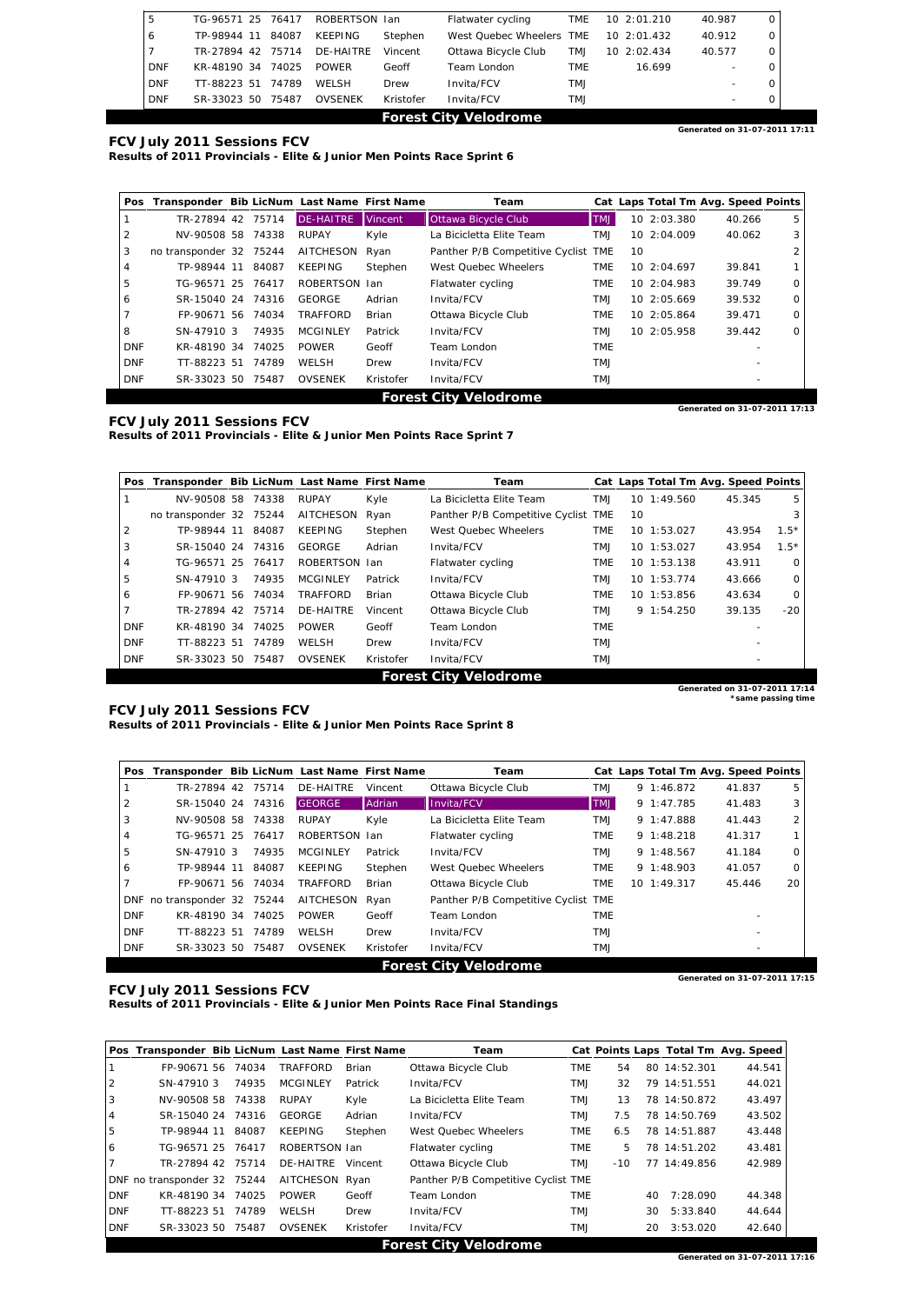**Results of 2011 Provincials - U15 Men Scratch** 

|                | Pos Transponder Bib LicNum Last Name First Name |            |                       |         | Team                                     | Cat   | Laps Total Tm Diff |            | Gap     | Avg. Speed |
|----------------|-------------------------------------------------|------------|-----------------------|---------|------------------------------------------|-------|--------------------|------------|---------|------------|
|                | TL-31074 100 76190                              |            | <b>BYWAY</b>          | Connor  | Ottawa Bicycle Club                      | TMU15 | 30 6:08.415        |            |         | 40.454     |
|                | TP-71312 67                                     | J1536      | <b>EASTWOOD Miles</b> |         | Team CHCH                                | TMU15 | 30 6:08.458 0.043  |            | 0.043   | 40.450     |
| 3              | GV-33907 48                                     | J1546      | <b>SCHULZ</b>         | Jessse  | Team CHCH                                | TMU15 | 30 6:11.398        | 2.983      | 2.940   | 40.129     |
| $\overline{4}$ | TF-40810 53                                     | $J - 1574$ | MASON                 | Cameron | Invita/FCV                               | TMU17 | 29 6:13.536        | 1 Lap      | 1 Lap   | 38.570     |
| -5             | TF-09649 73                                     | 64230      | XIE                   | Hugh    | CC Les Cuisses d'Or de l'Outaouais TMU15 |       | 29 6:13.748        | 1 Lap      | 0.212   | 38.548     |
| 6              | CK-24430 44                                     |            | <b>TAYLOR</b>         | Lucas   | Forest City Velodrome                    | TMU15 | 28 5:53.853 2 Laps |            | 1 Lap   | 39.311     |
|                | TH-02747 96                                     |            | CARSON                | Sam     | Maple Leaf CC                            | TMU15 | 25 6:17.539 5 Laps |            | 3 Laps  | 32.897     |
| <b>DNF</b>     | LR-91061 66                                     |            | <b>MCINTYRE</b>       | Logan   | Forest City Velodrome                    | TMU17 | 13 3:02.372        | <b>DNF</b> | 12 Laps | 35.413     |

#### **Forest City Velodrome**

**Generated on 31-07-2011 06:39** 

**Generated on 31-07-2011 06:39** 

**FCV July 2011 Sessions FCV Results of 2011 Provincials - U19 Women Scratch** 

|   | Pos Transponder Bib LicNum Last Name First Name |  |  |                     |         | Team                                              |       |  |                         |  |  | Cat Laps Total Tm Diff Gap Avg. Speed |
|---|-------------------------------------------------|--|--|---------------------|---------|---------------------------------------------------|-------|--|-------------------------|--|--|---------------------------------------|
|   | KZ-00939 62 64231                               |  |  | XIE                 | Bailin  | Ottawa Bicycle Club TWU15 26 5:25.736             |       |  |                         |  |  | 39.654                                |
|   | RH-53441 17 74784                               |  |  | <b>SEARS</b>        | Kristen | Team CHCH                                         | TWU17 |  | 26 5:28.165 2.429 2.429 |  |  | 39.361                                |
|   | TG-99353 87 J-1573                              |  |  | MASON               | Sarah   | Invita/FCV                                        | TWU17 |  | 26 5:28.598 2.862 0.433 |  |  | 39.309                                |
| 4 | TN-97940 49 75970                               |  |  | PORTELANCE Marianne |         | Ottawa Bicycle Club TWU17 26 5:29.116 3.380 0.518 |       |  |                         |  |  | 39.247                                |
|   | <b>Forest City Velodrome</b>                    |  |  |                     |         |                                                   |       |  |                         |  |  |                                       |

**FCV July 2011 Sessions FCV Results of 2011 Provincials - Cadet & Master Men Scratch** 

|   | Pos Transponder Bib LicNum Last Name First Name |  |       | Team                     |         |                                                        | Cat Laps Total Tm Diff Gap Avg. Speed |  |                         |  |  |        |
|---|-------------------------------------------------|--|-------|--------------------------|---------|--------------------------------------------------------|---------------------------------------|--|-------------------------|--|--|--------|
|   | FS-28802 75                                     |  | 74325 | <b>SIMONDS</b>           | Will    | Invita/FCV                                             | TM.J                                  |  | 25 4:53.703             |  |  | 42.288 |
|   | FC-21578 39                                     |  | 74051 | <b>MATTHEWS</b>          | Scott   | Cycles London Racing Team TMMC                         |                                       |  | 25 4:56.593 2.890 2.890 |  |  | 41.876 |
| 3 | FF-43802 55 74251                               |  |       | MACDONALD                | Eric.   | Cycles London Racing Team TMU17                        |                                       |  | 25 4:56.598 2.895 0.005 |  |  | 41.875 |
|   | LP-63715 43                                     |  | 75991 | LACASSE                  | Jeremie | Ottawa Bicycle Club                                    | TMU17                                 |  | 25 4:57.923 4.220 1.325 |  |  | 41.689 |
|   | GV-58598 22 74017                               |  |       | <b>FALKENSTEIN Lorne</b> |         | Cycles London Racing Team TMMC 25 4:57.934 4.231 0.011 |                                       |  |                         |  |  | 41.687 |
|   | <b>Forest City Velodrome</b>                    |  |       |                          |         |                                                        |                                       |  |                         |  |  |        |

**FCV July 2011 Sessions FCV Results of 2011 Provincials - Elite Women Scratch** 

| Generated on 31-07-2011 06:40 |  |  |  |
|-------------------------------|--|--|--|

|   | Pos Transponder Bib LicNum |       | <b>Last Name</b>     | <b>First Name</b> | Team                                                      |            | Cat Laps Total Tm Diff  |  | Gap Avg. Speed |
|---|----------------------------|-------|----------------------|-------------------|-----------------------------------------------------------|------------|-------------------------|--|----------------|
|   | KP-88018 38 75914          |       | VERMEULEN            | Candice           | Invita/FCV                                                | <b>TWE</b> | 25 5:06.810             |  | 40.481         |
|   | HS-03182 85 74067          |       | <b>BESTER</b>        | <b>IStephanie</b> | CoachChris.ca/MultiSport Zone TWE                         |            | 25 5:06.941 0.131 0.131 |  | 40.464         |
|   | KR-51343 46                | 74546 | RASMUSSEN            | Sarah             | Kallisto/Wheels of Bloor                                  | <b>TWE</b> | 25 5:08.298 1.488 1.357 |  | 40.286         |
|   | TR-32267 52 74048          |       | NESDOLY              | Nina              | Ottawa Bicycle Club                                       | TW.J       | 25 5:08.603 1.793 0.305 |  | 40.246         |
| 5 | LK-90618 61                | 74305 | MCKENZIE-PICOT Emily |                   | CoachChris.ca/MultiSport Zone TWE 25 5:09.269 2.459 0.666 |            |                         |  | 40.159         |
| 6 | FF-34359 96                | 76318 | WORLEY               | Kristen           | Angry Johnny Cycle Solutions TWE 25 5:09.557 2.747 0.288  |            |                         |  | 40.122         |

**Forest City Velodrome** 

**Generated on 31-07-2011 06:40** 

**FCV July 2011 Sessions FCV Results of 2011 Provincials - Elite & Junior Men Scratch** 

|            | Pos Transponder Bib LicNum Last Name First Name |       |                 |         | Team                         |            | Cat Laps Total Tm         | Diff  |            | Gap Avg. Speed |
|------------|-------------------------------------------------|-------|-----------------|---------|------------------------------|------------|---------------------------|-------|------------|----------------|
|            | SN-47910 3                                      | 74935 | <b>MCGINLEY</b> | Patrick | Invita/FCV                   | <b>LMT</b> | 50 9:28.843               |       |            | 43.668         |
| 2          | SR-15040 24                                     | 74316 | <b>GEORGE</b>   | Adrian  | Invita/FCV                   | <b>TMJ</b> | 50.9:29.079               | 0.236 | 0.236      | 43.649         |
| 3          | NV-90508 58                                     | 74338 | <b>RUPAY</b>    | Kyle    | La Bicicletta Elite Team TMJ |            | $50\,9:29.320$            | 0.477 | 0.241      | 43.631         |
| 4          | TG-96571 25                                     | 76417 | ROBERTSON Jan   |         | Flatwater cycling            | <b>TME</b> | $50\,9:29.898$            | 1.055 | 0.578      | 43.587         |
| 5          | TP-98944 11                                     | 84087 | KEEPING         | Stephen | West Ouebec Wheelers TME     |            | 50 9:30.011               | 1.168 | 0.113      | 43.578         |
| 6          | FP-90671 56 74034                               |       | <b>TRAFFORD</b> | Brian   | Ottawa Bicycle Club          | <b>TME</b> | 50 9:30.628               | 1.785 | 0.617      | 43.531         |
|            | TR-27894 42                                     | 75714 | DE-HAITRE       | Vincent | Ottawa Bicycle Club          | <b>TMJ</b> | 50 9:40.994 12.151 10.366 |       |            | 42.754         |
| <b>DNF</b> | KR-48190 34                                     | 74025 | <b>POWER</b>    | Geoff   | Team London                  | <b>TME</b> | 47 9:05.179               |       | DNF 3 Laps | 42.829         |
| <b>DNF</b> | TT-88223 51                                     | 74789 | WELSH           | Drew    | Invita/FCV                   | TM.J       | 41 8:03.152               |       | DNF 6 Laps | 42.158         |
|            |                                                 |       |                 |         | <b>Forest City Velodrome</b> |            |                           |       |            |                |

**Generated on 31-07-2011 06:40**